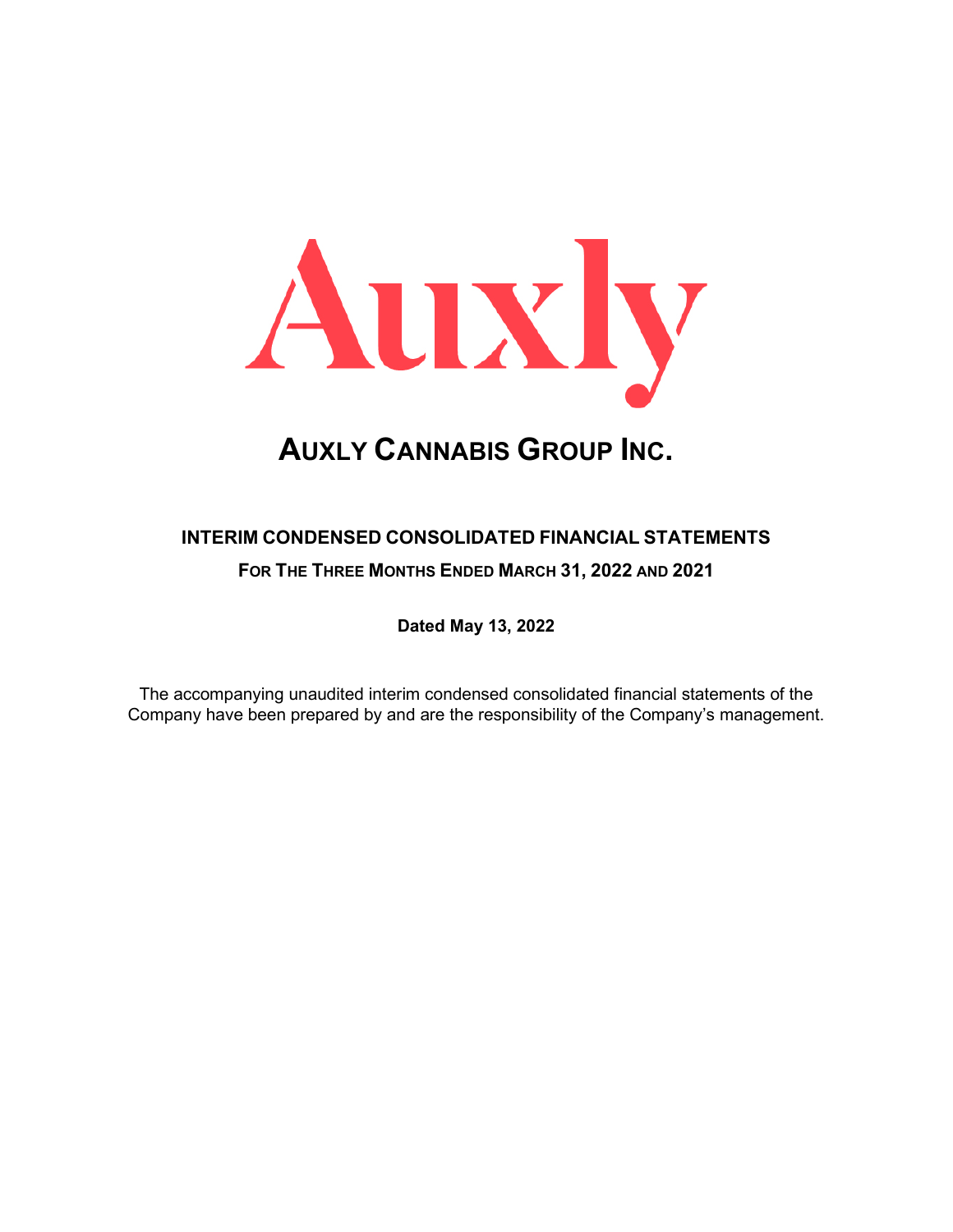#### **Interim Condensed Consolidated Statements of Financial Position**

Expressed in thousands of Canadian dollars

Unaudited

| As at:                                                   | March 31,     | December 31,     |
|----------------------------------------------------------|---------------|------------------|
|                                                          | 2022          | 2021             |
| <b>Assets</b>                                            |               |                  |
| <b>Current assets</b>                                    |               |                  |
| Cash and cash equivalents                                | \$<br>16,295  | \$<br>14,754     |
| Restricted cash (Note 4)                                 | 557           | 1,561            |
| Short-term investments                                   | 140           | 140              |
| Accounts receivable (Note 5)                             | 23,619        | 27,039           |
| Biological assets (Note 6)                               | 9,067         | 6,563            |
| Inventory (Note 7)                                       | 49,194        | 52,378           |
| Prepaid expenses                                         | 5,347         | 7,050            |
| Deposits (Note 12)                                       | 5,748         | 4,888            |
| Other receivables                                        | 4,445         | 4,170            |
|                                                          | \$<br>114,412 | \$<br>118,543    |
| Non-current assets                                       |               |                  |
| Property, plant and equipment, net (Note 8)              | \$<br>201,706 | \$<br>226,476    |
|                                                          |               |                  |
| Intangible assets, net (Note 9)                          | 62,289        | 74,203<br>24,290 |
| Goodwill (Note 9)                                        | 23,690        |                  |
| Long-term investments (Note 11)                          | 3,009         | 3,897            |
| Long-term deposits (Note 12)                             | 1,555         | 1,582            |
|                                                          | \$<br>292,249 | \$<br>330,448    |
| Assets held for sale (Note 27)                           | 10,799        | 1,431            |
| <b>Total assets</b>                                      | \$<br>417,460 | \$<br>450,422    |
|                                                          |               |                  |
| Liabilities                                              |               |                  |
| <b>Current liabilities</b>                               |               |                  |
| Accounts payable and accrued liabilities                 | \$<br>27,440  | \$<br>30,569     |
| Interest payable                                         | 208           |                  |
| Lease liability (Note 14)                                | 3,990         | 4.043            |
| Convertible debentures (Note 15)                         | 10,900        | 10,627           |
| Loans payable (Note 16)                                  | 5,305         | 5,450            |
| Promissory notes (Note 17)                               | 1,944         | 1,370            |
| Contingent consideration payable (Note 13)               | 500           | 500              |
| Deferred revenue                                         | 215           | 295              |
|                                                          | \$<br>50,502  | \$<br>52,854     |
| <b>Non-current liabilities</b>                           |               |                  |
| Interest payable                                         | 3,716         | 2,504            |
| Lease liability (Note 14)                                | 16,685        | 17,252           |
| Convertible debentures (Note 15)                         | 97,282        | 95,198           |
|                                                          |               |                  |
| Loans payable (Note 16)<br>Promissory notes (Note 17)    | 56,127        | 51,347           |
|                                                          | 4,019         | 4,817            |
| Deferred tax liability                                   | 14,585        | 17,540           |
|                                                          | \$<br>192,414 | \$<br>188,658    |
| Liabilities held for sale (Note 27)                      | 889           | 797              |
| <b>Total liabilities</b>                                 | \$<br>243,805 | \$<br>242,309    |
|                                                          |               |                  |
| <b>Equity</b>                                            |               |                  |
| Share capital (Note 18)                                  | \$<br>442,282 | \$<br>436,508    |
| Reserves (Note 18)                                       | 111,161       | 110,958          |
| Accumulated other comprehensive loss                     | (27, 131)     | (26, 478)        |
| Deficit                                                  | (348, 314)    | (308, 468)       |
| Total equity attributable to shareholders of the Company | \$<br>177,998 | \$<br>212,520    |
| Total equity attributable to non-controlling interest    | (4, 343)      | (4, 407)         |
| <b>Total equity</b>                                      | \$<br>173,655 | \$<br>208,113    |
| <b>Total liabilities and equity</b>                      | \$<br>417,460 | \$<br>450,422    |

Commitments and contingencies (Note 22)

The accompanying notes are an integral part of these interim condensed consolidated financial statements.

The interim condensed consolidated financial statements were approved by the Board of Directors on May 13, 2022 and were signed on its behalf by:

 *(s) Genevieve Young*

Genevieve Young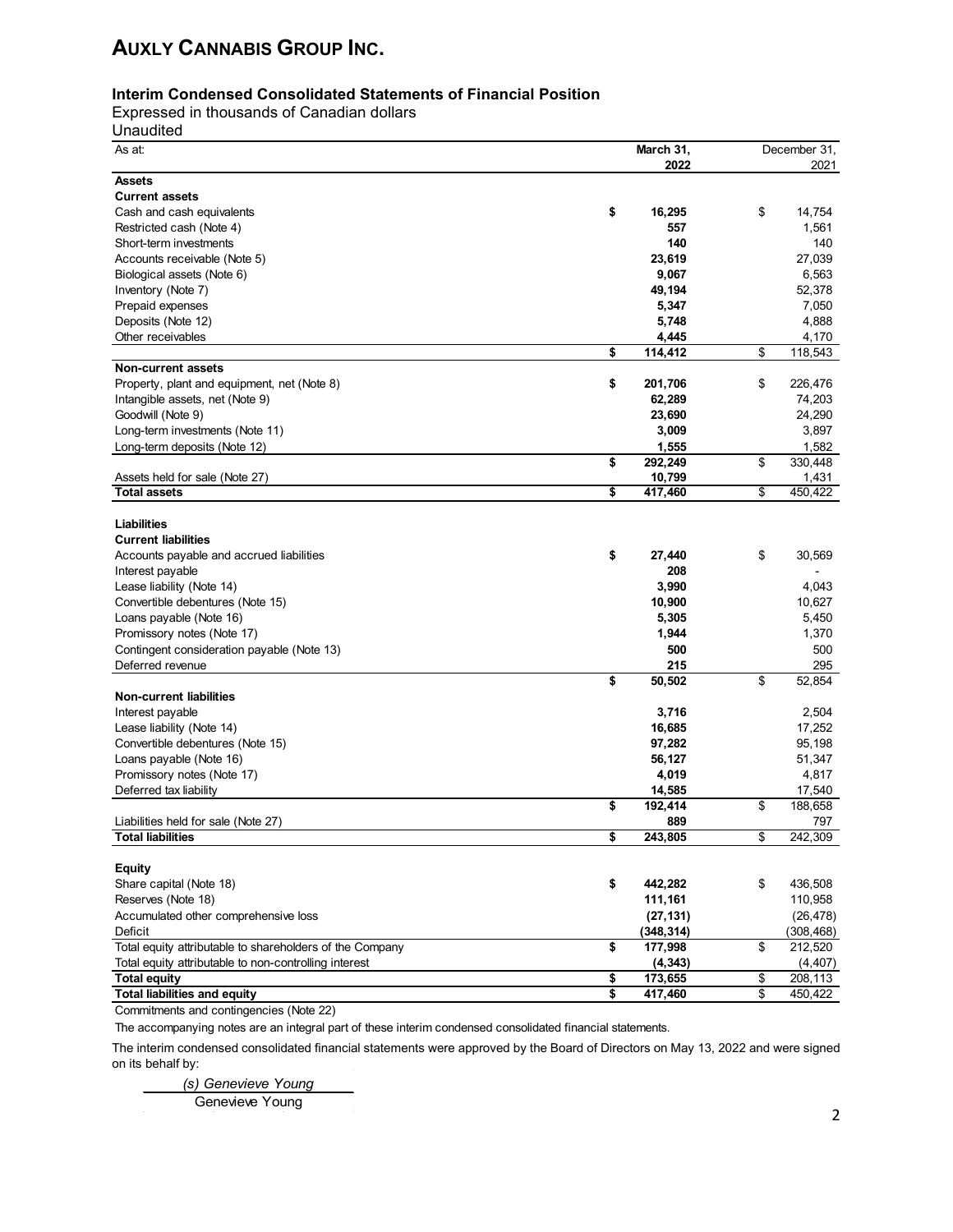### **Interim Condensed Consolidated Statements of Income/(Loss) and Comprehensive Income/(Loss)**

Expressed in thousands of Canadian dollars, except share and per share amounts

Unaudited

| For the three months ended:                                                                                               | March 31,               | March 31,                |
|---------------------------------------------------------------------------------------------------------------------------|-------------------------|--------------------------|
|                                                                                                                           | 2022                    | 2021                     |
| <b>CONTINUING OPERATIONS</b>                                                                                              |                         |                          |
| Revenue                                                                                                                   |                         |                          |
| Revenue from sales of cannabis products                                                                                   | \$<br>$33,204$ \$       | 12,152                   |
| Excise taxes                                                                                                              | (10,578)                | (2,986)                  |
| <b>Total net revenue</b>                                                                                                  | 22,626                  | 9,166                    |
|                                                                                                                           |                         |                          |
| Cost of sales<br>Cost of finished cannabis inventory sold                                                                 |                         | 6,848                    |
|                                                                                                                           | 17,522<br>704           | $\overline{\phantom{a}}$ |
| Biological asset impairment (Note 6)<br>Inventory impairment (Note 7)                                                     | 4,878                   | 230                      |
| Gross profit/(loss) excluding fair value items                                                                            | (478)                   | 2,088                    |
|                                                                                                                           |                         |                          |
| Unrealized fair value gain/(loss) on biological transformation (Note 6)                                                   | 6,473                   | 255                      |
| Realized fair value gain/(loss) on inventory                                                                              | (2, 325)                | $\mathbf 1$              |
| Gross profit                                                                                                              | 3,670                   | 2,344                    |
|                                                                                                                           |                         |                          |
| <b>Expenses</b>                                                                                                           |                         |                          |
| Selling, general, and administrative expenses (Note 23)                                                                   | 12,842                  | 9,205                    |
| Depreciation and amortization (Notes 8, 9)                                                                                | 4,600                   | 2,432                    |
| Interest and accretion expense (Note 24)                                                                                  | 5,080                   | 4,601                    |
| <b>Total expenses</b>                                                                                                     | 22,522                  | 16,238                   |
| Other income/(loss)                                                                                                       |                         |                          |
| Fair value gain/(loss) for financial instruments accounted under fair value through profit or loss (Note 11)              |                         | 116                      |
| Interest and other income                                                                                                 | 85                      | 416                      |
| Impairment of long-term assets (Note 8)                                                                                   | (12, 884)               |                          |
| Impairment of intangible assets and goodwill (Note 9)                                                                     | (10, 789)               | $\blacksquare$           |
| Gain/(loss) on settlement of assets and liabilities and other expenses                                                    |                         | 4,068                    |
| Share of loss on investment in joint venture                                                                              |                         | (459)                    |
| Foreign exchange gain/(loss)                                                                                              | (361)                   | (608)                    |
| Total other income/(loss)                                                                                                 | (23, 949)               | 3,533                    |
| Net income/(loss) before income tax                                                                                       | (42, 801)               | (10, 361)                |
| Income tax recovery                                                                                                       | 2,955                   | 39                       |
| Net income/(loss) from continuing operations                                                                              | \$<br>$(39, 846)$ \$    | (10, 322)                |
| Net income/(loss) from discontinued operations                                                                            |                         | (178)                    |
| Net income/(loss)                                                                                                         | \$<br>$(39, 846)$ \$    | (10, 500)                |
| Net loss attributable to shareholders of the Company                                                                      | \$<br>$(39, 846)$ \$    | (10, 494)                |
| Net loss attributable to non-controlling interest                                                                         | \$                      | \$<br>(6)                |
|                                                                                                                           |                         |                          |
| Other comprehensive income/(loss)                                                                                         |                         |                          |
| Fair value gain/(loss) on fair value through other comprehensive income investments - not subsequently                    |                         |                          |
| reclassified to profit or loss (Note 11)<br>Currency translation adjustment - subsequently reclassified to profit or loss | \$<br>$(888)$ \$<br>299 | 3,056<br>278             |
| Total comprehensive income/(loss)                                                                                         | \$<br>$(40, 435)$ \$    | (7, 166)                 |
|                                                                                                                           |                         |                          |
| Total comprehensive income/(loss) attributable to shareholders of the Company                                             | \$<br>$(40, 371)$ \$    | (7, 116)                 |
| Total comprehensive income/(loss) attributable to non-controlling interest                                                | \$<br>(64) \$           | (50)                     |
| Net income/(loss) per common share                                                                                        |                         |                          |
| From continuing operations                                                                                                | \$<br>$(0.05)$ \$       | (0.01)                   |
| From discontinued operations                                                                                              |                         |                          |
| Net income/(loss) per common share - basic and diluted                                                                    | \$<br>$(0.05)$ \$       | (0.01)                   |
| Weighted average number of shares outstanding                                                                             |                         |                          |
| Basic and diluted                                                                                                         | 847,603,874             | 714,041,130              |
|                                                                                                                           |                         |                          |

The accompanying notes are an integral part of these interim condensed consolidated financial statements.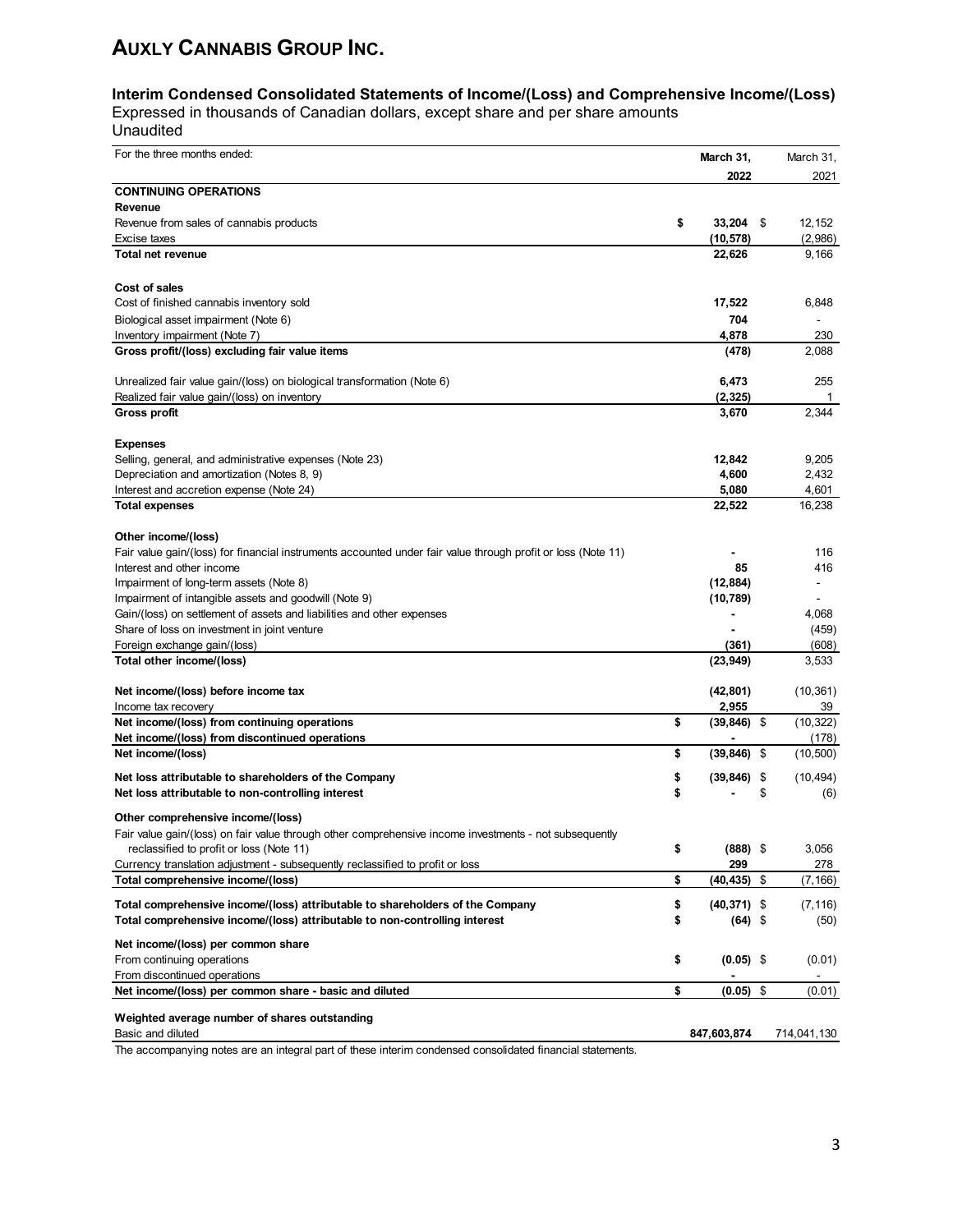#### **Interim Condensed Consolidated Statements of Cash Flows**

Expressed in thousands of Canadian dollars Unaudited

| For the three months ended:                                                                                  | March 31,            | March 31,       |
|--------------------------------------------------------------------------------------------------------------|----------------------|-----------------|
|                                                                                                              | 2022                 | 2021            |
| <b>Operating activities</b>                                                                                  |                      |                 |
| Net loss for the period from continuing operations                                                           | \$<br>$(39, 846)$ \$ | (10, 322)       |
| Items not affecting cash:                                                                                    |                      |                 |
| Biological asset impairment (Note 6)                                                                         | 704                  |                 |
| Inventory impairment (Note 7)                                                                                | 4,878                | 230             |
| Realized fair value loss/(gain) on inventory                                                                 | 2,325                | (1)             |
| Unrealized fair value loss/(gain) on biological transformation (Note 6)                                      | (6, 473)             | (255)           |
| Depreciation and amortization (Notes 8, 9)                                                                   | 6,408                | 2,538           |
| Share-based compensation (Note 23)                                                                           | 203                  | 206             |
| Interest expense (Note 24)                                                                                   | 3,703                | 4,186           |
| Interest income                                                                                              |                      | (363)           |
| Share of loss on investment in joint venture                                                                 |                      | 459             |
| Unrealized foreign exchange loss                                                                             | 156                  | 222             |
| Fair value loss/(gain) for financial instruments accounted under fair value through profit or loss (Note 11) |                      | (116)           |
| Income tax recovery                                                                                          | (2, 955)             | (39)            |
| Impairment of long-term assets (Note 8)                                                                      | 12,884               |                 |
| Impairment of intangible assets and goodwill (Note 9)                                                        | 10,789               | ÷,              |
| Loss/(gain) on settlement of assets and liabilities and other expenses                                       |                      | 188             |
| Assets held for sale (Note 27)                                                                               | (119)                |                 |
| Cash used in operating activities before net working capital                                                 | \$<br>(7, 343)       | \$<br>(3,067)   |
| Net change in non-cash working capital (Note 25)                                                             | 362                  | (14, 864)       |
| Cash used in operating activities from continuing operations                                                 | \$<br>(6,981)        | \$<br>(17, 931) |
| Net cash flows attributable to discontinued operations                                                       |                      | (777)           |
| Net cash used in operating activities                                                                        | \$<br>(6,981)        | \$<br>(18, 708) |
|                                                                                                              |                      |                 |
| <b>Investing activities</b>                                                                                  |                      |                 |
| Net proceeds from sale (purchase) of long-term investments (Note 11)                                         | \$                   | \$<br>637       |
| Investment in joint venture                                                                                  |                      | (900)           |
| Purchase of property, plant, and equipment (Note 8)                                                          | (761)                | (1,207)         |
| Cash provided by (used) in investing activities from continuing operations                                   | \$<br>$(761)$ \$     | (1,470)         |
| Net cash flows attributable to discontinued operations                                                       |                      | (1)             |
| Net cash used in investing activities                                                                        | \$<br>(761)          | \$<br>(1, 471)  |
|                                                                                                              |                      |                 |
| <b>Financing activities</b><br>Net proceeds from financings (Note 18)                                        | 5,821                | 18,609          |
| Net proceeds from loans payable (Note 16)                                                                    | 6,125                |                 |
| Proceeds from short-term borrowings                                                                          | $\overline{a}$       | 95              |
| Proceeds from warrants exercised (Note 18)                                                                   |                      | 1,084           |
| Repayment of loans payable (Note 16)                                                                         | (1, 548)             | $\blacksquare$  |
| Payment on promissory notes (Note 17)                                                                        | (300)                |                 |
| Payment on lease liabilities                                                                                 | (815)                | (275)           |
| Cash provided by financing activities from continuing operations                                             | \$<br>9,283          | \$<br>19,513    |
| Net cash flows attributable to discontinued operations                                                       |                      | (117)           |
| Net cash provided by financing activities                                                                    | \$<br>9,283          | \$<br>19,396    |
|                                                                                                              |                      |                 |
| Cash used in continuing operations                                                                           | \$<br>1,541          | \$<br>112       |
| Net cash flows attributable to discontinued operations                                                       |                      | (895)           |
| Increase/(decrease) in cash and cash equivalents during the period                                           | \$<br>1,541          | \$<br>(783)     |
| Cash and cash equivalents, beginning of period                                                               | 14,754               | 20,657          |
| Cash and cash equivalents, end of period                                                                     | \$<br>16,295         | \$<br>19,874    |

The accompanying notes are an integral part of these interim condensed consolidated financial statements.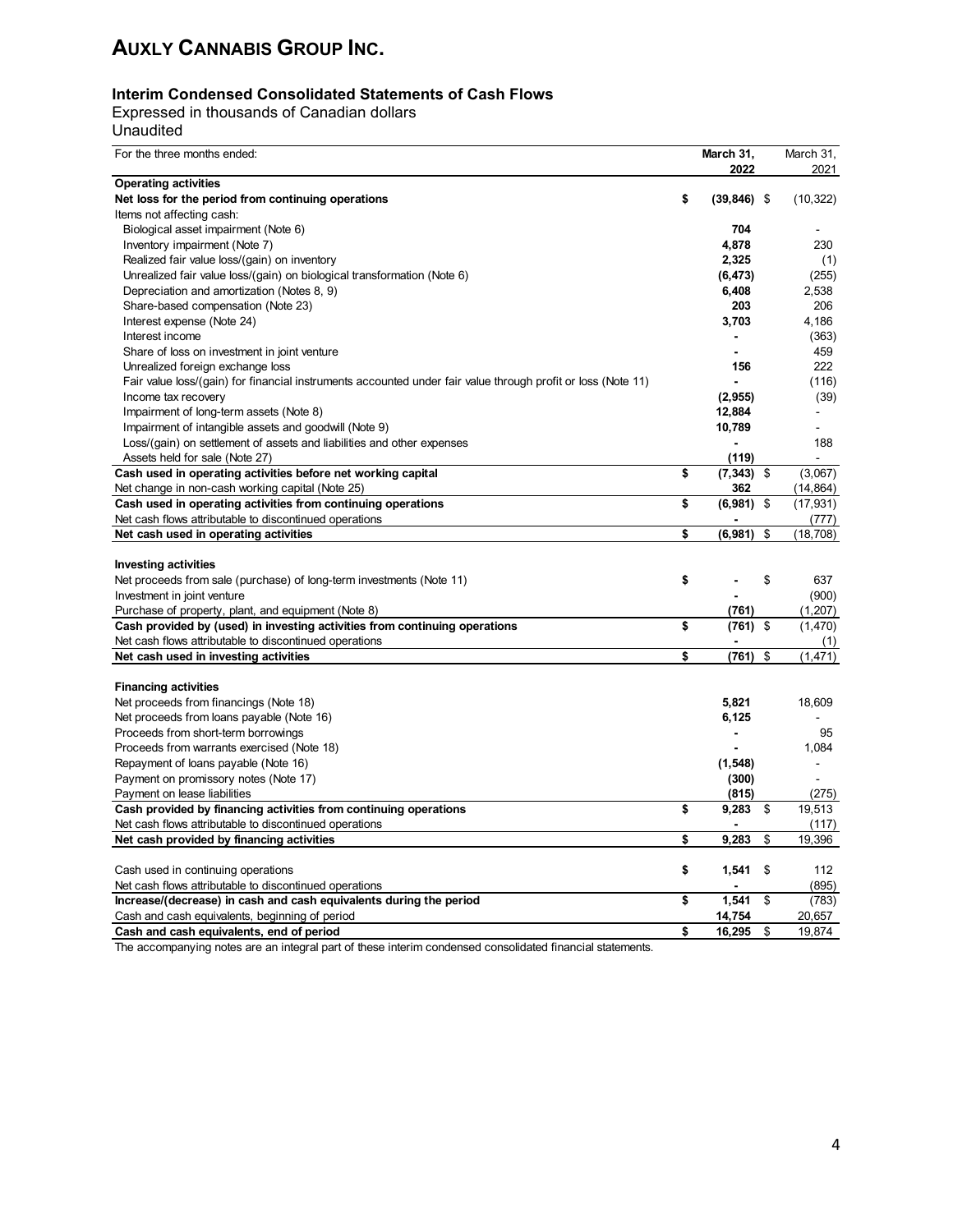#### **Interim Condensed Consolidated Statements of Changes in Equity**

Expressed in thousands of Canadian dollars Unaudited

| For the three months ended:                              | March 31,<br>2022     | March 31,<br>2021 |
|----------------------------------------------------------|-----------------------|-------------------|
| Share capital                                            |                       |                   |
| Balance - beginning of period                            | \$<br>436,508         | \$<br>394,574     |
| Shares issued on exercise of warrants                    |                       | 1,084             |
| Shares issued as at-the-market offerings (Note 18)       | 5,774                 |                   |
| Shares issued on financings, net of taxes (Note 18)      |                       | 14,453            |
| Fair value transfer on exercise of warrants              |                       | 380               |
| Share capital - end of period                            | \$<br>442,282         | \$<br>410,491     |
| <b>Reserves</b>                                          |                       |                   |
| <b>Convertible debentures</b>                            |                       |                   |
| Balance - beginning of period                            | \$<br>29,752          | \$<br>29,752      |
| Convertible debentures - end of period                   | \$<br>29.752          | \$<br>29,752      |
| Warrants                                                 |                       |                   |
| Balance - beginning of period                            | \$<br>41,581          | \$<br>33,803      |
| Warrants issued on financings (Note 18)                  |                       | 4,156             |
| Fair value transfer to shares upon conversion            |                       | (380)             |
| Warrants - end of period                                 | \$<br>41,581          | \$<br>37,579      |
| <b>Contributed surplus</b>                               |                       |                   |
| Balance - beginning of period                            | \$<br>39,625          | \$<br>34,492      |
| Employee share options:                                  |                       |                   |
| Share-based compensation                                 | 203                   | 206               |
| Contributed surplus - end of period                      | \$<br>39,828          | \$<br>34,698      |
| Reserves - end of period                                 | \$<br>111,161         | \$<br>102,029     |
| Accumulated other comprehensive loss                     |                       |                   |
| Balance - beginning of period                            | \$<br>$(26, 478)$ \$  | (21, 952)         |
| Fair value changes in long-term investments (Note 11)    | (888)                 | 3,056             |
| Currency translation adjustment                          | 235                   | 222               |
| Accumulated other comprehensive loss - end of period     | \$<br>$(27, 131)$ \$  | (18, 674)         |
| <b>Deficit</b>                                           |                       |                   |
| <b>Attributable to the Company</b>                       |                       |                   |
| Balance - beginning of period                            | \$<br>$(308, 468)$ \$ | (274, 729)        |
| Net loss attributable to the Company                     | (39, 846)             | (10, 494)         |
| Ending deficit attributable to the Company               | (348, 314)            | (285, 223)        |
| Attributable to non-controlling interests                |                       |                   |
| Balance - beginning of period                            | \$<br>$(4,407)$ \$    | (4, 411)          |
| Currency translation adjustment                          | 64                    | 56                |
| Net loss attributable to non-controlling interests       |                       | (6)               |
| Ending deficit attributable to non-controlling interests | (4, 343)              | (4, 361)          |
| Deficit - end of period                                  | \$<br>(352, 657)      | \$<br>(289, 584)  |
|                                                          |                       |                   |
| Equity - end of period                                   | \$<br>173.655         | \$<br>204.262     |

The accompanying notes are an integral part of these interim condensed consolidated financial statements.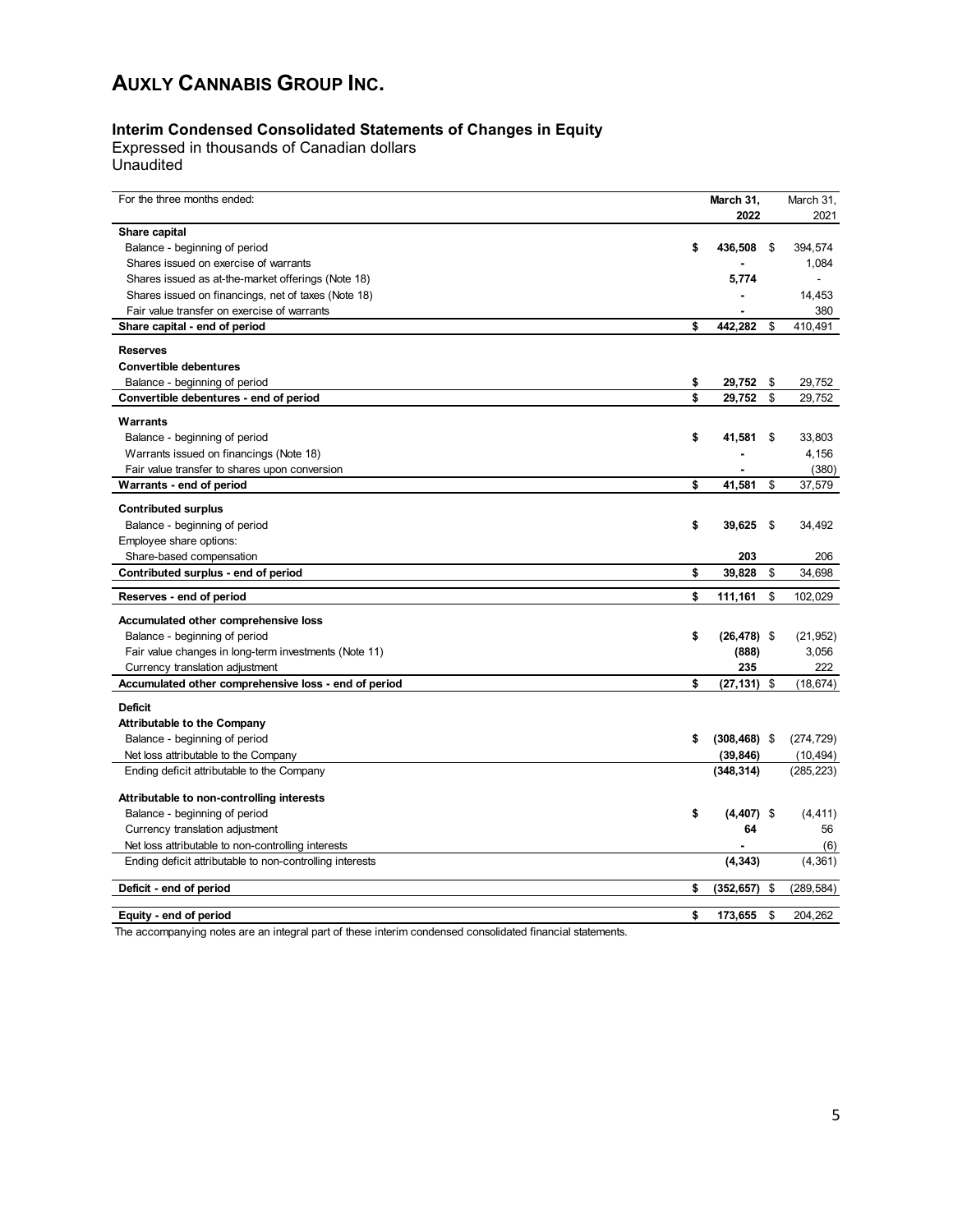**NOTES TO INTERIM CONDENSED CONSOLIDATED FINANCIAL STATEMENTS FOR THE THREE MONTHS ENDED MARCH 31, 2022 AND 2021** Expressed in thousands of Canadian dollars, except share and per share amounts Unaudited

### **1. Nature of operations**

Auxly Cannabis Group Inc. ("Auxly", "we", "our", or the "Company") is a publicly traded company listed on the Toronto Stock Exchange ("TSX") (as of April 20, 2021, and prior to that date was listed on the TSX Venture Exchange) under the symbol "XLY". As of May 20, 2021, the Company has continued under the laws of the Province of Ontario and the principal business address is 777 Richmond Street West, Toronto, Ontario.

### **Description of the Company**

Auxly is a Canadian consumer packaged goods company in the cannabis products market, headquartered in Toronto, Canada. The Company's focus is on developing, manufacturing and distributing branded cannabis products that delight wellness and recreational consumers.

## **2. Basis of preparation**

### **Statement of compliance**

These interim condensed consolidated financial statements have been prepared in accordance with International Financial Reporting Standards ("IFRS") as issued by the International Accounting Standards Board ("IASB"), specifically International Accounting Standard ("IAS") 34, *Interim Financial Reporting* ("IAS 34") . The same accounting policies and methods of computation were followed in the preparation of these interim condensed consolidated financial statements as were followed in the preparation of the annual consolidated financial statements for the year ended December 31, 2021.

The interim condensed consolidated financial statements do not include all the information and disclosures required in the annual consolidated financial statements. Accordingly, these interim condensed consolidated financial statements should be read together with the annual consolidated financial statements for the year ended December 31, 2021, which are available on SEDAR at [www.sedar.com](http://www.sedar.com/) and on the Company's website at [www.auxly.com.](http://www.auxly.com/)

The preparation of interim condensed consolidated financial statements in accordance with IAS 34 requires the use of certain critical accounting estimates. It also requires management to exercise judgment in applying the Company's accounting policies. The areas involving a higher degree of judgment or complexity, or areas where assumptions and estimates are significant to the financial statements, are consistent with those disclosed in the notes to the annual consolidated financial statements for the year ended December 31, 2021. These interim condensed consolidated financial statements were approved by the Board of Directors and authorized for issue by the Board of Directors on May 13, 2022.

Certain comparative amounts have been retrospectively restated in these interim condensed consolidated financial statements as a result of the sale of KGK Science Inc. ("KGK"), which occurred during the second quarter of 2021. Results of operations and cash flows associated with KGK have been aggregated and presented as discontinued operations as applicable.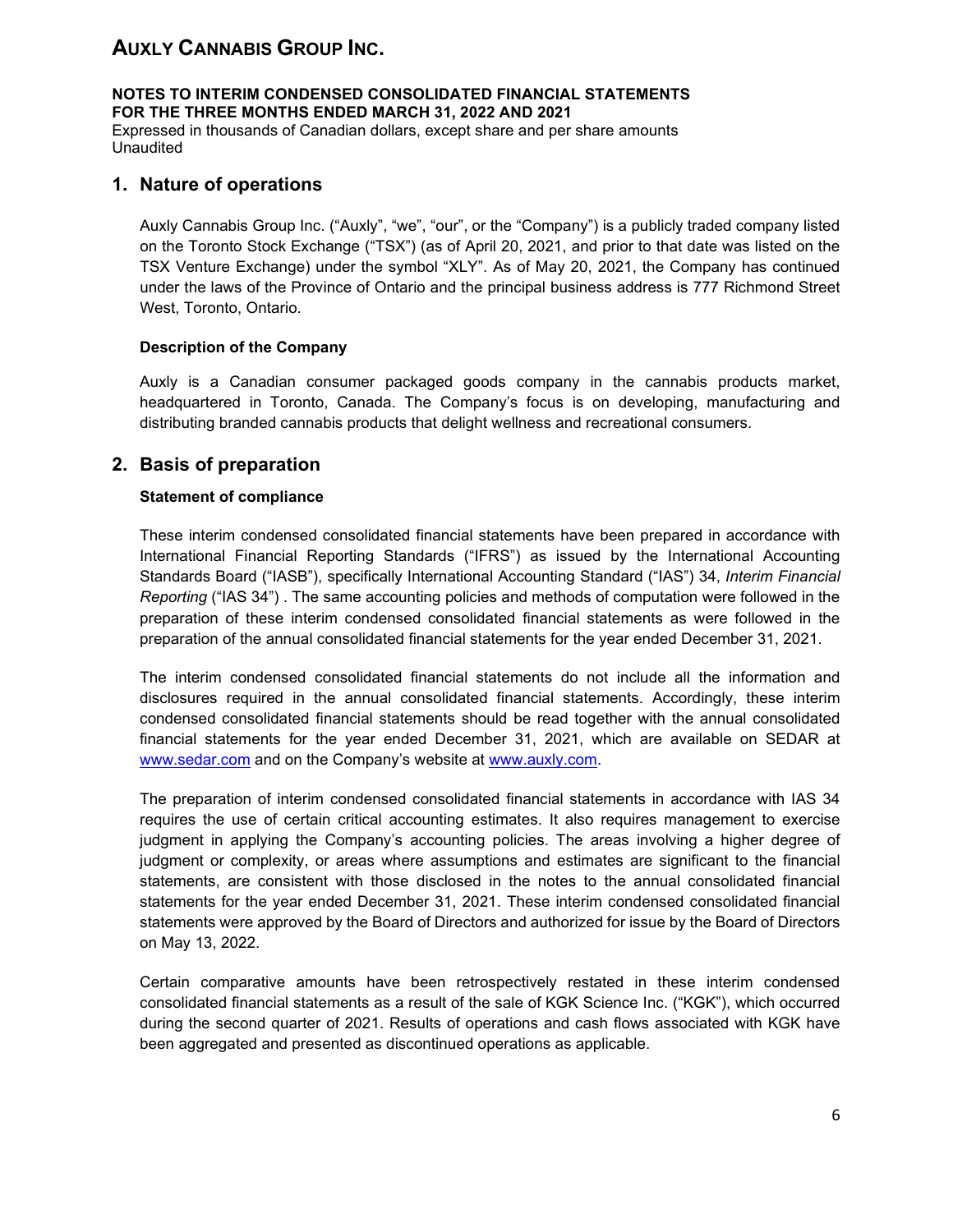**NOTES TO INTERIM CONDENSED CONSOLIDATED FINANCIAL STATEMENTS FOR THE THREE MONTHS ENDED MARCH 31, 2022 AND 2021**

Expressed in thousands of Canadian dollars, except share and per share amounts Unaudited

## **2. Basis of preparation (continued)**

#### **Assessment of impact from global pandemic**

On March 11, 2020, the World Health Organization recognized the outbreak of COVID-19 as a global pandemic, resulting in continued and uncertain economic and business impact on a global scale. As a result, the Company has reviewed its estimates, judgments and assumptions used in the preparation of its interim condensed consolidated financial statements, including with respect to the determination of whether indicators of impairment exist for its tangible and intangible assets, including goodwill and the credit risk of its counterparties.

As at March 31, 2022, the Company has determined that no significant revisions to estimates, judgments or assumptions were required for its operating segments; however, the continuing uncertainty associated with the COVID-19 pandemic may require changes in future periods. The Company will continue to closely monitor the impact of the COVID-19 pandemic, including any such changes to estimates, judgments or assumptions that could have a material impact on the Company's interim condensed consolidated financial position and consolidated results of operations.

## **3. Significant accounting policies**

#### **Subsidiaries**

These interim condensed consolidated financial statements comprise of the financial results of the Company and its subsidiaries, which are the entities over which Auxly has control. Control exists when the Company has the power, directly and indirectly, to govern the financial and operating policies of an entity and be exposed to the variable returns from its activities. Non-controlling interests in the equity of Auxly's subsidiaries are shown separately in equity in the interim condensed consolidated statements of financial position. The interim condensed consolidated financial statements of the Company include:

| <b>Subsidiaries</b>                                             | <b>Equity interests</b> |  |
|-----------------------------------------------------------------|-------------------------|--|
| Auxly Charlottetown Inc. (formerly Dosecann LD Inc.)            | 100%                    |  |
| Auxly Ottawa Inc. (formerly Kolab Project Inc.)                 | 100%                    |  |
| Auxly Annapolis Inc. (formerly Robinson's Cannabis Inc.)        | 100%                    |  |
| Auxly Annapolis OG Inc. (formerly Robinson's Outdoor Grow Inc.) | 100%                    |  |
| Auxly Leamington Inc. (formerly Sunens Farms Inc.)              | 100%                    |  |
| Inverell S.A.                                                   | 80%                     |  |

Intragroup balances, and any unrealized gains or losses or income and expenses arising from transactions with controlled entities, are eliminated to the extent of the Company's interest in the entity.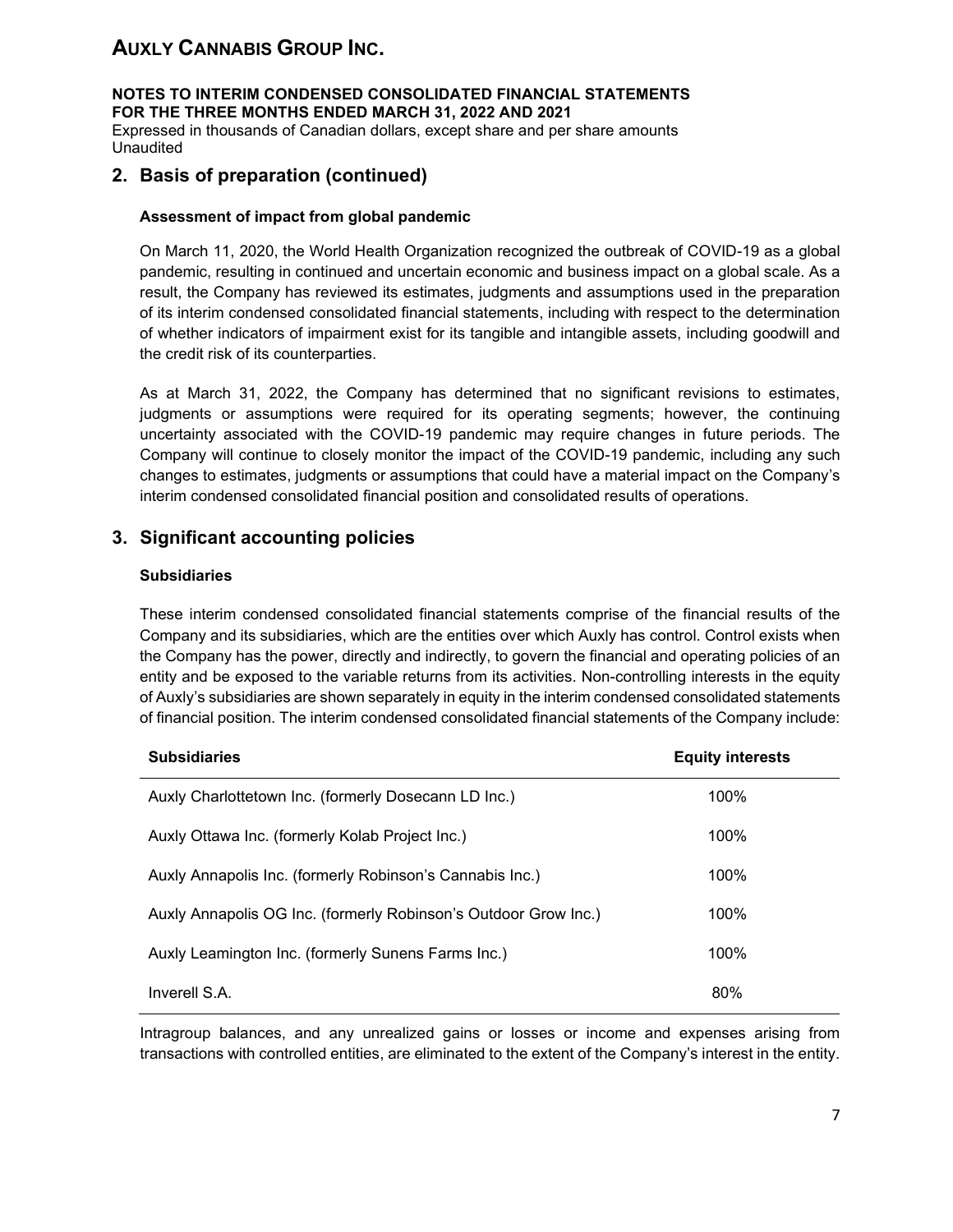**NOTES TO INTERIM CONDENSED CONSOLIDATED FINANCIAL STATEMENTS FOR THE THREE MONTHS ENDED MARCH 31, 2022 AND 2021**

Expressed in thousands of Canadian dollars, except share and per share amounts Unaudited

## **3. Significant accounting policies (continued)**

#### **Adoption of new accounting pronouncements**

### *Amendments to IAS 1, Presentation of Financial Statements: Classification of Liabilities as Current or Non-current ("IAS 1")*

In January 2020, the IASB issued amendments to clarify the requirements for classifying liabilities as current or non-current. The amendments specify that the conditions that exist at the end of a reporting period are those which will be used to determine if a right to defer settlement of a liability exists. The amendments also clarify the situations that are considered a settlement of a liability. The amendments are effective January 1, 2022. Effective January 1, 2022, the Company adopted the Amendments to IAS 1 with no impact to the Company's interim condensed consolidated financial statements.

#### *Amendments to IFRS 9, Financial Instruments ("IFRS 9")*

As part of its 2018-2020 annual improvements to the IFRS standards process, the IASB issued an amendment to IFRS 9. The amendment clarifies the fees that an entity includes when assessing whether the terms of a new or modified financial liability are substantially different from the terms of the original financial liability. These fees include only those paid or received between the borrower and the lender, including fees paid or received by either the borrower or lender on the other's behalf. An entity applies the amendment to financial liabilities that are modified or exchanged on or after the beginning of the annual reporting period in which the entity first applies the amendment. The amendment is effective for annual reporting periods beginning on or after January 1, 2022. Effective January 1, 2022, the Company adopted the Amendments to IFRS 9 with no impact to the Company's interim condensed consolidated financial statements.

#### *Amendments to IAS 37, Onerous Contracts and the Cost of Fulfilling a Contract ("IAS 37")*

The amendment specifies that the "cost of fulfilling" a contract comprises the "costs that relate directly to the contract." Costs that relate directly to a contract can either be incremental costs of fulfilling that contract or an allocation of other costs that relate directly to fulfilling contracts. The amendment is effective for annual periods beginning on or after January 1, 2022. Effective January 1, 2022, the Company adopted the Amendments to IAS 37 with no impact to the Company's interim condensed consolidated financial statements.

#### **Future changes in accounting policies**

The Company monitors the potential changes proposed by the IASB and analyses the effect that changes in standards may have on the Company's operations and interim condensed consolidated financial statements. Standards issued but not effective up to the date of issuance of the Company's interim condensed consolidated financial statements are described below. The Company will adopt these standards when they become effective.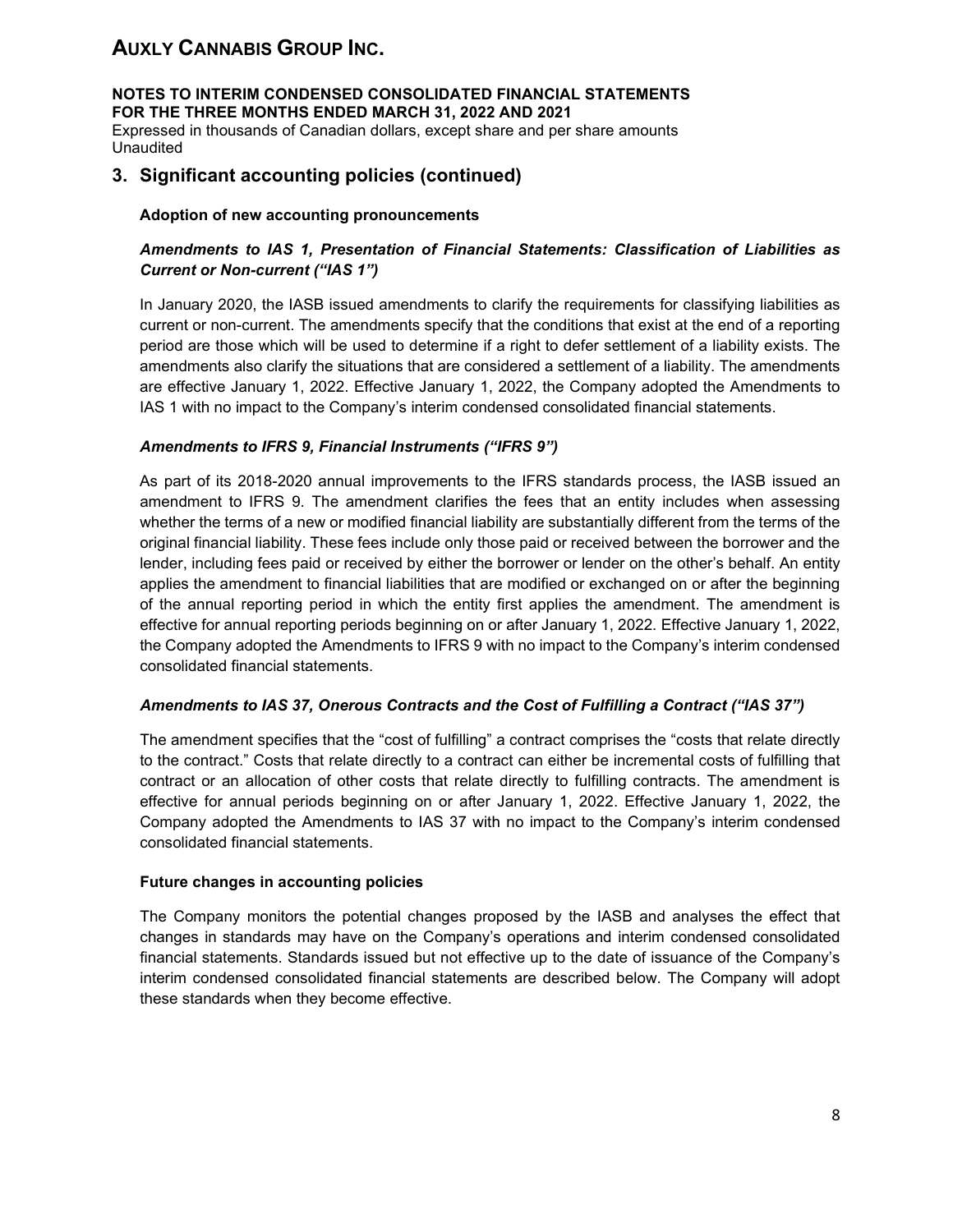**NOTES TO INTERIM CONDENSED CONSOLIDATED FINANCIAL STATEMENTS FOR THE THREE MONTHS ENDED MARCH 31, 2022 AND 2021**

Expressed in thousands of Canadian dollars, except share and per share amounts Unaudited

## **3. Significant accounting policies (continued)**

#### *Amendments to IAS 8, Definition of Accounting Estimates ("IAS 8")*

In February 2021, IASB issued amendments to IAS 8 to replace the definition of a change in accounting estimates with a definition of accounting estimates. Under the new definition, accounting estimates are "monetary amounts in financial statements that are subject to measurement uncertainty." The amendment provides clarification to help entities to distinguish between accounting policies and accounting estimates. The amendments are effective for annual reporting periods beginning on or after January 1, 2023. The Company is assessing the impact of adopting these amendments on its interim condensed consolidated financial statements.

#### *Amendments to IAS 12, Deferred Tax related to Assets and Liabilities arising from a Single Transaction ("IAS 12")*

In May 2021, IASB issued amendments to IAS 12 to narrow the scope of the initial recognition exemption so that it does not apply to transactions that give rise to equal and offset temporary differences. As a result, companies will need to recognize a deferred tax asset and deferred tax liability for temporary differences arising on initial recognition of transactions such as leases and decommissioning obligations. The amendments are effective for annual reporting periods beginning on or after January 1, 2023 and are to be applied retrospectively. The Company is assessing the impact of adopting these amendments on its interim condensed consolidated financial statements.

### **4. Restricted cash**

Auxly has restricted cash as collateral in order to facilitate an issuance of a letter of credit. As at March 31, 2022, Auxly has provided Enbridge Gas Inc., operating as Union Gas, a letter of credit in the amount of \$557 (December 31, 2021 – \$557) on behalf of Auxly Leamington Inc. ("Auxly Leamington") in order to supply power to the facility.

In December 2021, Auxly entered into an arrangement with a leasing company to finance a piece of equipment. The proceeds from financing of \$1,004 held in escrow as at December 31, 2021 was released during the first quarter of 2022. Refer to Note 16 for more information.

### **5. Accounts receivable**

Accounts receivable for cannabis sales are paid by most provinces in less than 60 days, with some provinces paying 60–70 days from receipt of goods.

|   | As at  |     | As at                                 |
|---|--------|-----|---------------------------------------|
|   |        |     | December 31, 2021                     |
| S | 21,623 |     | 24,624                                |
|   | 854    |     | 1,771                                 |
|   | 223    |     | 523                                   |
|   | 934    |     | 150                                   |
|   |        |     | 27,068                                |
|   | (15)   |     | (29)                                  |
|   | 23,619 | \$. | 27,039                                |
|   |        |     | March 31, 2022<br>- \$<br>$23,634$ \$ |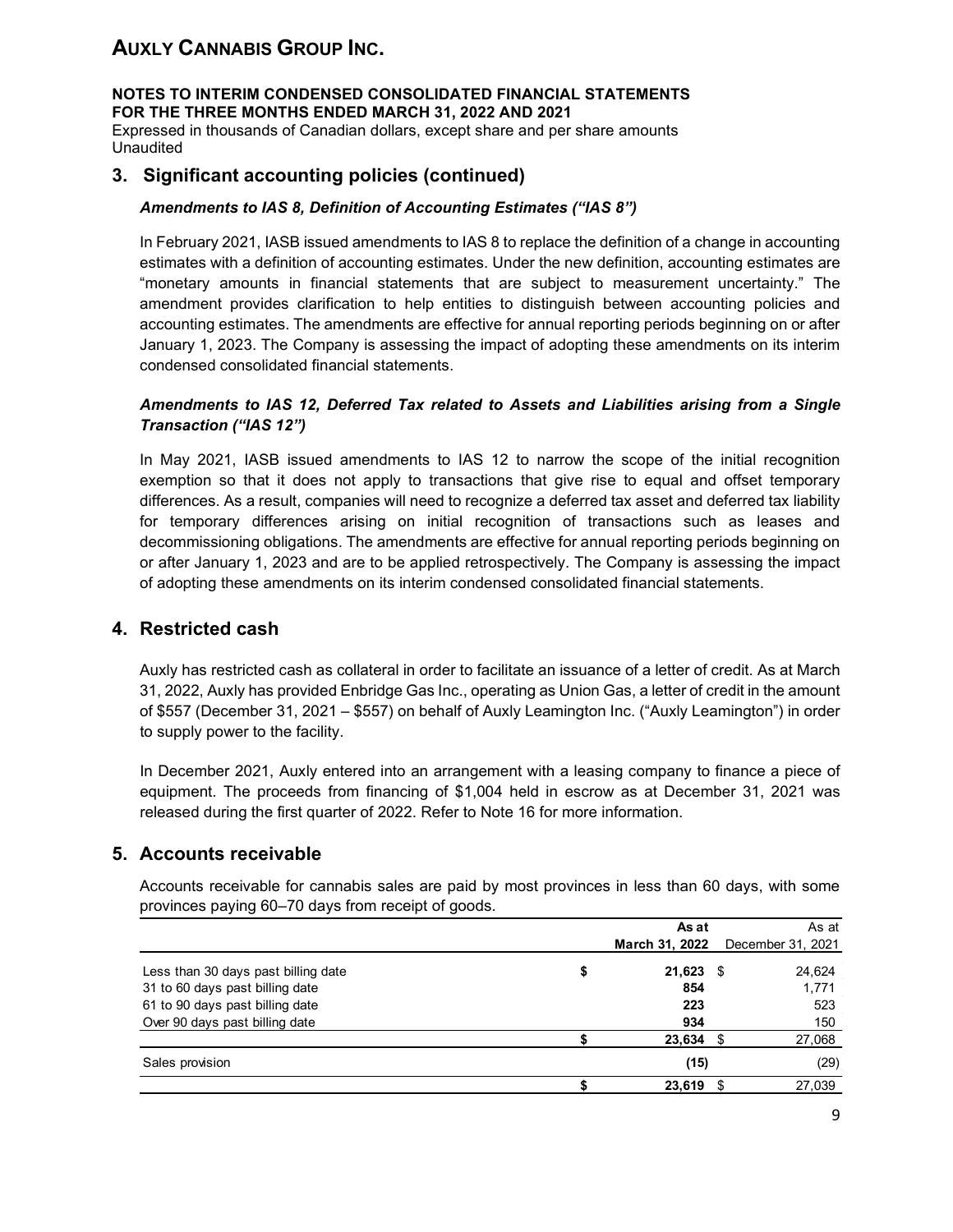#### **NOTES TO INTERIM CONDENSED CONSOLIDATED FINANCIAL STATEMENTS FOR THE THREE MONTHS ENDED MARCH 31, 2022 AND 2021**

Expressed in thousands of Canadian dollars, except share and per share amounts Unaudited

## **6. Biological assets**

The continuity of the Company's cannabis biological assets is as follows:

| Balance as at December 31, 2020                                          | 419      |
|--------------------------------------------------------------------------|----------|
| Acquired on business combination (Note 10)                               | 5,361    |
| Changes in fair value less cost to sell due to biological transformation | 2,384    |
| Capitalized production costs                                             | 4,068    |
| Transferred to inventory upon harvest                                    | (5,669)  |
| Balance as at December 31, 2021                                          | 6,563    |
| Changes in fair value less cost to sell due to biological transformation | 6.473    |
| Capitalized production costs                                             | 4.946    |
| Transferred to inventory upon harvest                                    | (8, 211) |
| Impairment of biological assets (Note 27)                                | (704)    |
| Balance as at March 31, 2022                                             | 9,067    |

For the three months ended March 31, 2022, the biological assets at Auxly Annapolis Inc. ("Auxly Annapolis") were written off and an impairment loss of \$704 has been included in the interim condensed consolidated statements of income/(loss) and comprehensive income/(loss).

As at March 31, 2022, the Company's cannabis plants were on average 48% complete through their estimated 14-week growing cycle.

The fair value of cannabis biological assets is categorized within Level 3 on the fair value hierarchy. The inputs and assumptions used in determining the fair value of cannabis biological assets include:

- (a) Selling price per gram;
- (b) Attrition rate;
- (c) Average yield per plant;
- (d) Standard cost per gram to complete production; and
- (e) Cumulative stage of completion in production process.

Significant unobservable assumptions used in the valuation of biological assets, including the sensitivities on changes in these assumptions and their effect on the fair value of biological assets, are as follows:

| As at March 31, 2022                       |                    |                                              |                             |  |  |  |  |  |  |  |  |
|--------------------------------------------|--------------------|----------------------------------------------|-----------------------------|--|--|--|--|--|--|--|--|
| Significant inputs and assumptions         | Inputs             | <b>Effect on biological asset</b><br>balance |                             |  |  |  |  |  |  |  |  |
| Weighted average selling price per<br>gram | $$0.3 - $1.3/gram$ | Increase/(decrease) \$0.3/gram               | Increase/(decrease) \$4,151 |  |  |  |  |  |  |  |  |
| Average yield per plant                    | 114 grams          | Increase/(decrease) 10%                      | Increase/(decrease) \$1,188 |  |  |  |  |  |  |  |  |
| Post-harvest cost per gram                 | \$0.04 dollar/gram | Increase/(decrease) \$0.3/gram               | Increase/(decrease) \$415   |  |  |  |  |  |  |  |  |

| As at December 31, 2021                     |                                                                              |                                 |                              |  |  |  |  |  |  |  |  |
|---------------------------------------------|------------------------------------------------------------------------------|---------------------------------|------------------------------|--|--|--|--|--|--|--|--|
| Significant inputs and assumptions          | <b>Effect on biological asset</b><br><b>Sensitivity</b><br>Inputs<br>balance |                                 |                              |  |  |  |  |  |  |  |  |
| Weighted average selling price per<br>Igram | \$5.02/gram                                                                  | Increase/(decrease) \$1.00/gram | Increase/(decrease) \$10,791 |  |  |  |  |  |  |  |  |
| Average yield per plant                     | $61-114$ grams                                                               | Increase/(decrease) 10%         | Increase/(decrease) \$1,086  |  |  |  |  |  |  |  |  |
| Post-harvest cost per gram                  | \$0.05-\$1.54/gram                                                           | Increase/(decrease) \$0.5/gram  | Increase/(decrease) \$5,265  |  |  |  |  |  |  |  |  |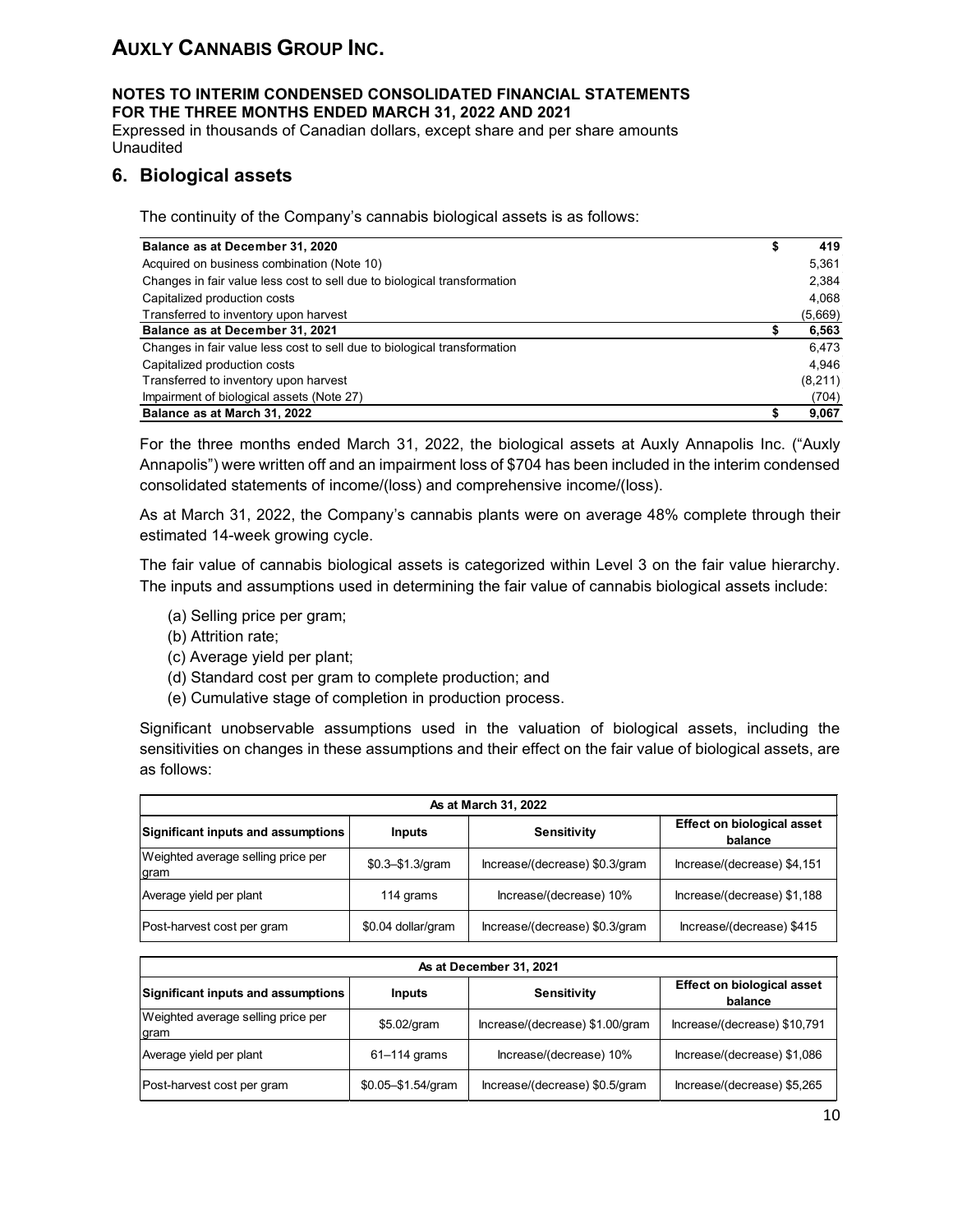### **NOTES TO INTERIM CONDENSED CONSOLIDATED FINANCIAL STATEMENTS FOR THE THREE MONTHS ENDED MARCH 31, 2022 AND 2021**

Expressed in thousands of Canadian dollars, except share and per share amounts **Unaudited** 

### **7. Inventory**

The following is a breakdown of inventory:

|                                                  | As at          | As at             |
|--------------------------------------------------|----------------|-------------------|
|                                                  | March 31, 2022 | December 31, 2021 |
| Dried cannabis                                   |                |                   |
| Work-in-process                                  | \$<br>9,380    | \$<br>13,638      |
| Finished goods                                   | 1,441          | 640               |
| Dried hemp                                       |                |                   |
| Work-in-process                                  | 3,346          | 3,836             |
| Cannabis oil                                     |                |                   |
| Work-in-process                                  | 11,052         | 11,726            |
| Generation 2 derivative products                 |                |                   |
| Work-in-process                                  | 925            | 1,208             |
| Finished goods                                   | 8,847          | 6,188             |
| Merchandise products                             | 235            | 199               |
| Packaging, hardware, consumables and ingredients | 13,968         | 14,943            |
| <b>Total</b>                                     | \$<br>49,194   | \$<br>52,378      |

As at March 31, 2022, the Company recognized \$49,194 (December 31, 2021 – \$52,378) of inventory on the interim condensed consolidated statements of financial position, including \$1,308 non-cash income (December 31, 2021 – \$220) relating to the fair value less cost to sell transferred to inventory upon harvest. During the three months ended March 31, 2022, inventory expensed to cost of sales was \$17,014 (2021 – \$6,357).

In the three months ended March 31, 2022, the Company recognized a loss of \$4,878 (2021 – \$230) cannabis inventory due to the costs capitalised exceeding the net realizable value of the inventory, including \$4,323 related to Auxly Annapolis. The impairment loss has been included in the cost of goods sold in the interim condensed consolidated statements of income/(loss) and comprehensive income/(loss).

#### **Computers and office furniture Leasehold improvements Equipment Buildings Constructionin-progress Land Right-of-use assets Total Cost: December 31, 2021** \$ 3,793 \$ 29,853 \$ 33,790 \$ 147,734 \$ 295 \$ 8,065 \$ 23,122 **\$ 246,652** Additions 73 4 584 5 95 - 195 **956** Transfers 63 - 161 14 (238) - - **-** Impairment of long-term assets (296)<br> **March 31, 2022 5 3,633 \$** 29,857 **5 34,078 \$ 135,622 \$ 152 \$** 8,065 \$ 23,317 \$ 234,724 **March 31, 2022 \$ 3,633 \$ 29,857 \$ 34,078 \$ 135,622 \$ 152 \$ 8,065 \$ 23,317 \$ 234,724 Accumulated depreciation: December 31, 2021** \$ 1,739 \$ 1,980 \$ 3,908 \$ 4,076 \$ - \$ 27 \$ 7,163 **\$ 18,893** Depreciation 187 362 1,011 1,936 - - 1,187 **4,683 March 31, 2022 \$ 1,926 \$ 2,342 \$ 4,919 \$ 6,012 \$ - \$ 27 \$ 8,350 \$ 23,576 Adjustments:** Currency translation \$ 12 \$ (19) \$ (42) \$ 69 \$ - \$ (43) \$ 1 **\$ (22)** Reclassification to assets held for sale (Note 27) (7) - (153) (5,375) - (3,882) (3) **(9,420) Carrying amounts March 31, 2022 \$ 1,712 \$ 27,496 \$ 28,964 \$ 124,304 \$ 152 \$ 4,113 \$ 14,965 \$ 201,706**

## **8. Property, plant and equipment**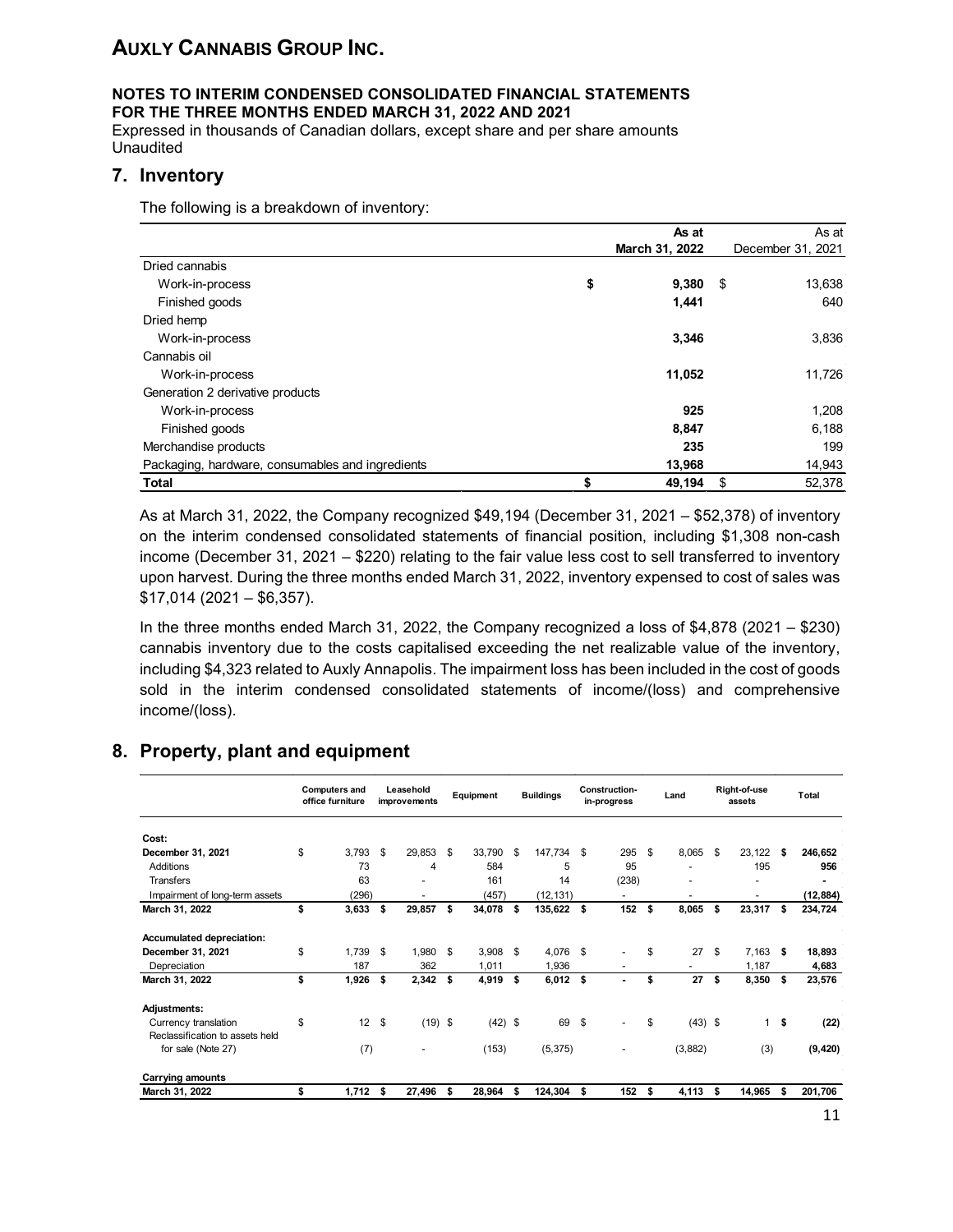#### **NOTES TO INTERIM CONDENSED CONSOLIDATED FINANCIAL STATEMENTS FOR THE THREE MONTHS ENDED MARCH 31, 2022 AND 2021**

Expressed in thousands of Canadian dollars, except share and per share amounts Unaudited

### **8. Property, plant and equipment (continued)**

|                                                         | <b>Computers and</b><br>office furniture | Leasehold<br>improvements |    | <b>Equipment</b> |      | <b>Buildings</b> |     | Construction-<br>in-progress | Land                     |    | Right-of-use<br>assets |           | <b>Total</b>             |
|---------------------------------------------------------|------------------------------------------|---------------------------|----|------------------|------|------------------|-----|------------------------------|--------------------------|----|------------------------|-----------|--------------------------|
| Cost:                                                   |                                          |                           |    |                  |      |                  |     |                              |                          |    |                        |           |                          |
| December 31, 2020                                       | \$<br>3,162                              | \$<br>30.088              | \$ | 17,653           | -S   | 25,663           | \$. | 16,005                       | \$<br>4,809              | \$ | 8,820                  | s.        | 106,200                  |
| Additions                                               | 854                                      | 126                       |    | 17,496           |      | 122,253          |     | 294                          | 4,100                    |    | 15,074                 |           | 160,197                  |
| <b>Disposals</b>                                        | (223)                                    | (361)                     |    | (1, 247)         |      | (200)            |     | (4,620)                      | (844)                    |    | (772)                  |           | (8, 267)                 |
| <b>Transfers</b>                                        |                                          | -                         |    |                  |      | 18               |     | (18)                         |                          |    |                        |           |                          |
| Impairment of long-term assets                          | -                                        | $\overline{\phantom{a}}$  |    | (112)            |      |                  |     | (11, 366)                    | $\overline{\phantom{a}}$ |    | -                      |           | (11, 478)                |
| December 31, 2021                                       | \$<br>3,793                              | \$<br>29,853              | \$ | 33,790           | \$   | 147,734          | s   | 295                          | \$<br>8,065              | \$ | 23,122                 | \$        | 246,652                  |
| Accumulated depreciation:                               |                                          |                           |    |                  |      |                  |     |                              |                          |    |                        |           |                          |
| December 31, 2020                                       | \$<br>1.198                              | \$<br>791                 | \$ | 2.392            | - \$ | 2.148            | Ŝ.  |                              | \$<br>25                 | \$ | 3,013                  | \$        | 9,567                    |
| Depreciation                                            | 675                                      | 1.465                     |    | 1.896            |      | 1.995            |     |                              | $\overline{2}$           |    | 4.793                  |           | 10,826                   |
| <b>Disposals</b>                                        | (134)                                    | (276)                     |    | (328)            |      | (67)             |     |                              |                          |    | (643)                  |           | (1, 448)                 |
| <b>Transfers</b>                                        |                                          | ٠                         |    |                  |      |                  |     |                              |                          |    | ٠                      |           | $\overline{\phantom{0}}$ |
| Impairment of long-term assets                          |                                          | -                         |    | (52)             |      |                  |     |                              | -                        |    |                        |           | (52)                     |
| December 31, 2021                                       | \$<br>1,739                              | \$<br>1,980               | \$ | 3,908            | \$   | 4,076            | \$  | $\blacksquare$               | \$<br>27                 | \$ | 7,163                  | \$        | 18,893                   |
| <b>Adjustments:</b>                                     |                                          |                           |    |                  |      |                  |     |                              |                          |    |                        |           |                          |
| Currency translation<br>Reclassification to assets held | \$<br>$12 \quad$                         | $(19)$ \$                 |    | $(42)$ \$        |      | 69               | S   |                              | \$<br>$(25)$ \$          |    |                        | $1 \quad$ | (4)                      |
| for sale (Note 27)                                      | (1)                                      |                           |    |                  |      |                  |     |                              | (1, 275)                 |    | (3)                    | \$        | (1, 279)                 |
| <b>Carrying amounts</b>                                 |                                          |                           |    |                  |      |                  |     |                              |                          |    |                        |           |                          |
| December 31, 2021                                       | \$<br>2.065                              | \$<br>27,854              | \$ | 29,840           | S.   | 143,727          | \$  | 295                          | \$<br>6,738              | \$ | 15,957                 | \$        | 226,476                  |

Property, plant and equipment additions includes a \$195 (2021 – \$nil) non-cash recognition of right-ofuse assets.

For the three months ended March 31, 2022, the property, plant and equipment related to Auxly Annapolis and Auxly Annapolis OG Inc. ("Auxly Annapolis OG") was written down to its recoverable amount of \$8,159, resulting in an impairment loss of \$12,884. As at March 31, 2022, the property, plant and equipment related to Auxly Annapolis and Auxly Annapolis OG has been reclassified to assets held for sale. Refer to Note 27 for more information.

### **9. Intangible assets and goodwill**

#### **Intangible assets**

|                                  | <b>Cultivation</b><br>interests | Canadian<br>cultivation<br>licences |                          | Processing<br>licences |                          | <b>Distribution</b><br>agreements |        |      | <b>Others</b> |      | <b>Total</b> |
|----------------------------------|---------------------------------|-------------------------------------|--------------------------|------------------------|--------------------------|-----------------------------------|--------|------|---------------|------|--------------|
| Cost:                            |                                 |                                     |                          |                        |                          |                                   |        |      |               |      |              |
| December 31, 2021                | \$<br>17,783                    | - \$                                | 28,846 \$                |                        | $31,100$ \$              |                                   | 850    | - \$ | 4,857         | - \$ | 83,436       |
| Impairment (Note 27)             |                                 |                                     | (10,189)                 |                        |                          |                                   | -      |      |               |      | (10, 189)    |
| March 31, 2022                   | \$<br>17,783                    | - \$                                | 18,657                   | - \$                   | 31,100                   | - \$                              | 850    | \$   | 4,857         | \$   | 73,247       |
| <b>Accumulated amortization:</b> |                                 |                                     |                          |                        |                          |                                   |        |      |               |      |              |
| December 31, 2021                | \$<br>$7.742$ \$                |                                     | $\overline{\phantom{0}}$ | \$                     | $\overline{\phantom{0}}$ | \$                                | 180 \$ |      | $1.311$ \$    |      | 9,233        |
| Amortization                     | 1.520                           |                                     |                          |                        |                          |                                   | 16     |      | 189           |      | 1,725        |
| March 31, 2022                   | \$<br>$9,262$ \$                |                                     |                          | \$                     |                          | \$                                | 196 \$ |      | $1,500$ \$    |      | 10,958       |
| Carrying amounts:                |                                 |                                     |                          |                        |                          |                                   |        |      |               |      |              |
| March 31, 2022                   | \$<br>8,521                     | - \$                                | 18,657 \$                |                        | $31,100$ \$              |                                   | 654    | \$   | $3,357$ \$    |      | 62,289       |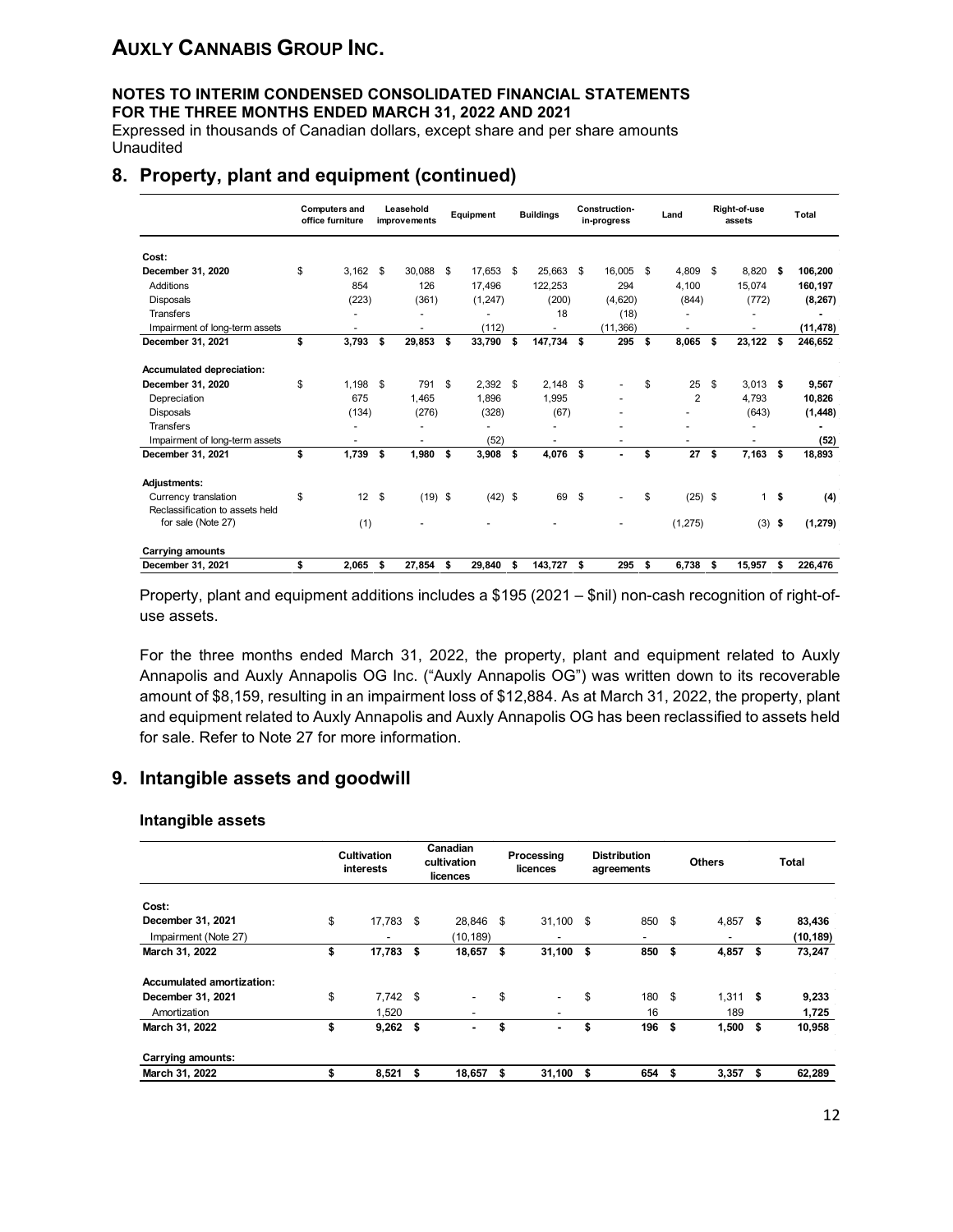#### **NOTES TO INTERIM CONDENSED CONSOLIDATED FINANCIAL STATEMENTS FOR THE THREE MONTHS ENDED MARCH 31, 2022 AND 2021**

Expressed in thousands of Canadian dollars, except share and per share amounts Unaudited

## **9. Intangible assets and goodwill (continued)**

|                                  | <b>Cultivation</b><br>interests | Canadian<br>cultivation<br>licences | Processing<br>licences | <b>Distribution</b><br>agreements |          | <b>Others</b> |      | <b>Total</b> |
|----------------------------------|---------------------------------|-------------------------------------|------------------------|-----------------------------------|----------|---------------|------|--------------|
| Cost:                            |                                 |                                     |                        |                                   |          |               |      |              |
| December 31, 2020                | \$<br>19,783                    | \$<br>27,152                        | \$<br>$31,100$ \$      | 850                               | - \$     | 2,619         | - \$ | 81,504       |
| Additions                        |                                 | 1,694                               | ٠                      | $\overline{\phantom{a}}$          |          | 2,860         |      | 4,554        |
| <b>Disposals</b>                 | (2,000)                         | ٠                                   | ٠                      | $\overline{\phantom{a}}$          |          | (622)         |      | (2,622)      |
| December 31, 2021                | \$<br>17,783 \$                 | 28,846                              | \$<br>31,100           | \$<br>850                         | \$       | 4,857         | s.   | 83,436       |
| <b>Accumulated amortization:</b> |                                 |                                     |                        |                                   |          |               |      |              |
| December 31, 2020                | \$<br>5,886 \$                  |                                     | \$                     | \$<br>119                         | <b>S</b> | $1,240$ \$    |      | 7,245        |
| Amortization                     | 2,947                           |                                     |                        | 61                                |          | 693           |      | 3,701        |
| <b>Disposals</b>                 | (1,091)                         |                                     |                        | ٠                                 |          | (622)         |      | (1,713)      |
| December 31, 2021                | \$<br>$7,742$ \$                |                                     | \$<br>$\blacksquare$   | \$<br>180                         | \$       | 1,311         | \$   | 9,233        |
| Carrying amounts:                |                                 |                                     |                        |                                   |          |               |      |              |
| December 31, 2021                | \$<br>10,041                    | \$<br>28,846                        | \$<br>31,100           | \$<br>670                         | \$       | 3,546         | s.   | 74,203       |
| Goodwill                         |                                 |                                     |                        |                                   |          |               |      |              |
| Balance December 31, 2020        |                                 |                                     |                        |                                   |          |               | \$   | 28.595       |

| Balance, December 31, 2020                   | 28.595  |
|----------------------------------------------|---------|
| Business combination (Note 10)               | 649     |
| Change in goodwill due to sale of subsidiary | (4,954) |
| Balance, December 31, 2021                   | 24.290  |
| Impairment of goodwill (Note 27)             | (600)   |
| Balance, March 31, 2022                      | 23,690  |

For the three months ended March 31, 2022, the Company recorded an impairment loss of \$10,189 for the Canadian cultivation license and \$600 of goodwill as a result of the decision to cease operations at Auxly Annapolis and Auxly Annapolis OG.

### **10. Business combinations**

On November 22, 2021, the Company entered into a share purchase agreement with Peter Quiring, the majority shareholder of Auxly Leamington (formerly Sunens Farms Inc.), to acquire all the issued and outstanding securities of Auxly Leamington not already owned by the Company, resulting in the Company having 100% ownership and control of Auxly Leamington. Pursuant to the share purchase agreement, the Company completed the acquisition for consideration consisting of:

- \$500 in cash;
- An unsecured promissory note in the principal amount of \$3,400, which bears interest at a rate of 6.00% per annum and is payable by the Company over 30 months in equal monthly instalments, with the first payment due on the first anniversary of the closing date;
- An unsecured promissory note in the principal amount of \$2,745, which does not bear interest, is unsecured and due on demand. The Company and Peter Quiring agreed to set off the promissory note owing by the Company from the purchase consideration against an existing debt of \$2,745 owing by Peter Quiring to the Company, resulting in both debts being paid in full and cancelled;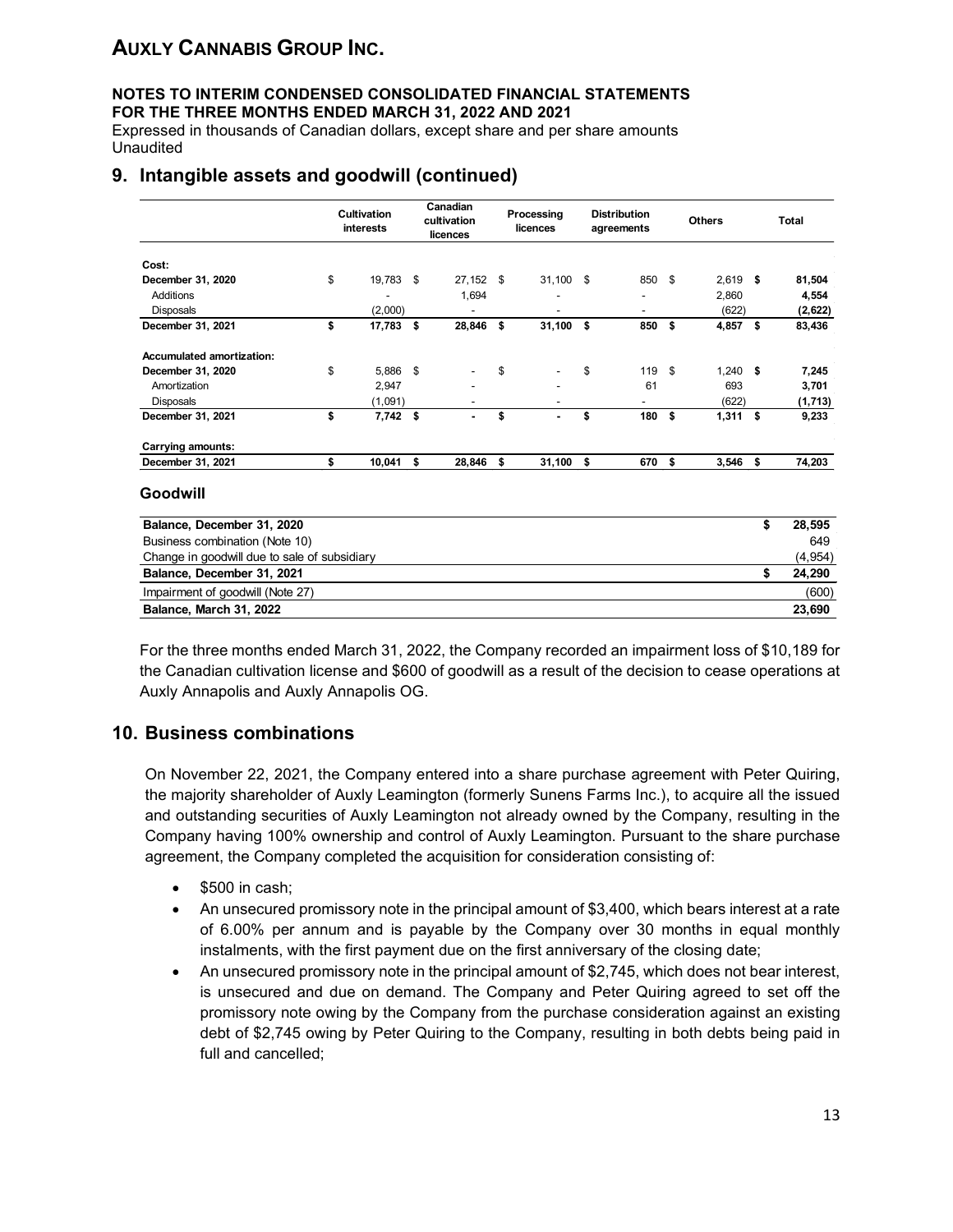#### **NOTES TO INTERIM CONDENSED CONSOLIDATED FINANCIAL STATEMENTS FOR THE THREE MONTHS ENDED MARCH 31, 2022 AND 2021**

Expressed in thousands of Canadian dollars, except share and per share amounts Unaudited

### **10. Business combinations (continued)**

- Issuance of \$1,100 worth of common shares in the capital of the Company with a value of \$924, as calculated using the five-day volume-weighted average trading price of the Company's shares on the TSX on the trading day immediately preceding the date of the acquisition of \$0.23 per common share at 4,017,531 common shares as consideration for the assignment of the Company of a \$1,100 loan owing from Auxly Leamington to Peter Quiring; and
- \$500 of contingent consideration payable by Auxly Leamington to Fresh Energy Inc. ("Fresh Energy") upon the completion of the Transfer (as hereinafter defined).

Previously held interest in Auxly Leamington, as an investment in joint venture, consisted of:

- \$5,437 of Class 1 common shares in the capital of Auxly Leamington;
- \$32,351 of Class B special shares in the capital of Auxly Leamington;
- \$42,553 of Auxly Leamington's debt, due to the Company;
- \$219 settlement of Auxly Leamington's trade payables due to the Company; and
- \$1,091 settlement of financial guarantee on Auxly Leamington's credit facility in the event of default.

The purchase price allocation of the Auxly Leamington acquisition has been included in the table below. All net assets acquired, and consideration paid have been included at their respective fair value.

|                                    | As at             |  |
|------------------------------------|-------------------|--|
|                                    | November 22, 2021 |  |
| Cash and cash equivalents          | \$<br>561         |  |
| <b>Biological assets</b>           | 5,361             |  |
| Inventory                          | 4,219             |  |
| Due from 2633867 Ontario Inc.      | 2,745             |  |
| Prepaid expenses                   | 700               |  |
| Property, plant and equipment, net | 155,339           |  |
| Fresh Energy Inc. intangible asset | 2,860             |  |
| Intangible asset                   | 1,694             |  |
| Goodwill                           | 649               |  |
| <b>Total assets</b>                | \$<br>174,128     |  |
|                                    |                   |  |
| Accounts payable and accruals      | \$<br>(4, 845)    |  |
| Deferred revenue                   | (322)             |  |
| Obligations under capital leases   | (10, 598)         |  |
| Loans payable                      | (67, 516)         |  |
| Promissory note                    | (2,860)           |  |
| Deferred tax liability             | (449)             |  |
| <b>Total liabilities</b>           | \$<br>(86, 590)   |  |
| Fair value of net assets acquired  | \$<br>87,538      |  |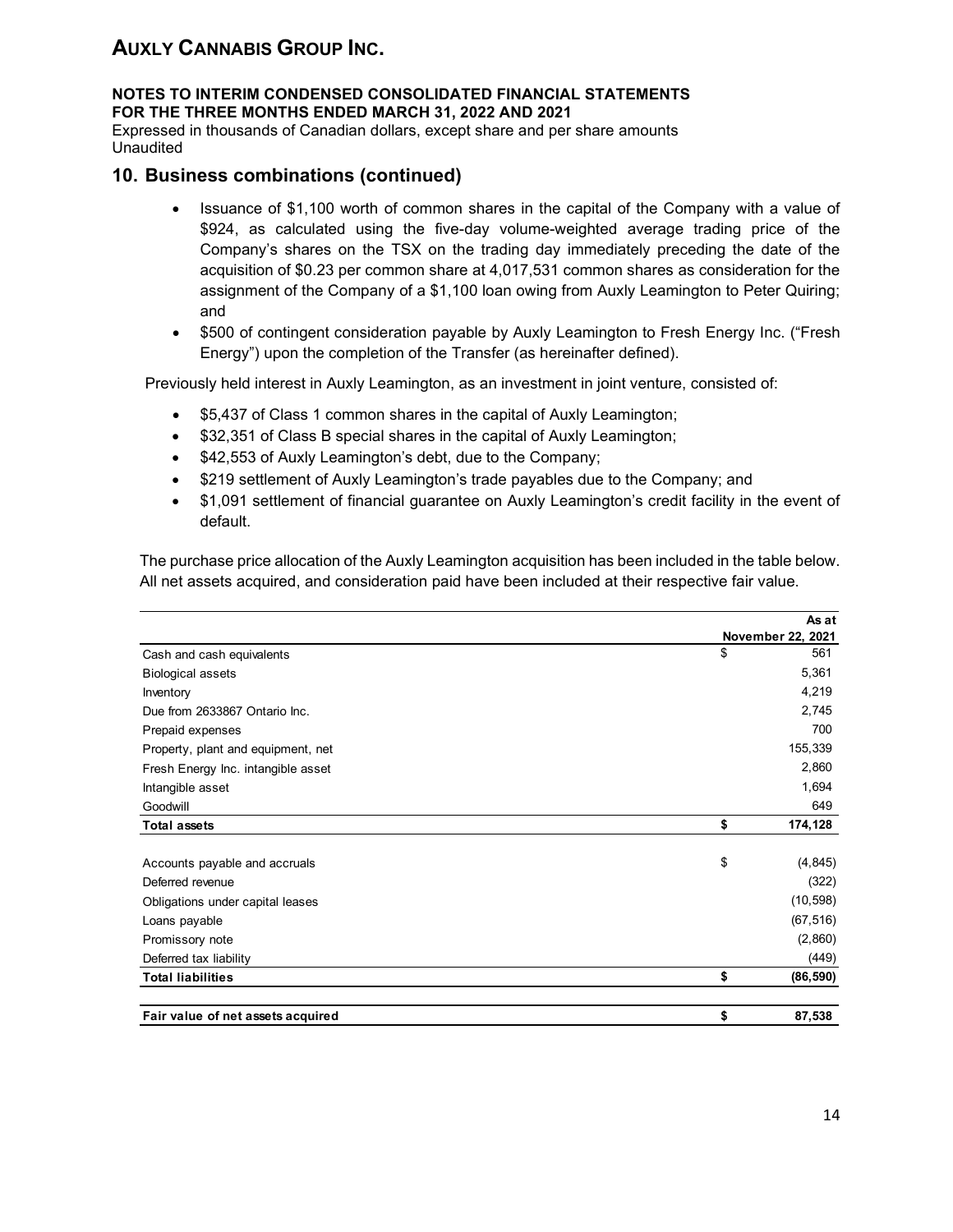#### **NOTES TO INTERIM CONDENSED CONSOLIDATED FINANCIAL STATEMENTS FOR THE THREE MONTHS ENDED MARCH 31, 2022 AND 2021**

Expressed in thousands of Canadian dollars, except share and per share amounts Unaudited

## **10. Business combinations (continued)**

|                                                                                      |    | As at             |
|--------------------------------------------------------------------------------------|----|-------------------|
|                                                                                      |    | November 22, 2021 |
| Cash                                                                                 | \$ | 500               |
| Promissory note issued to Quiring Trust                                              |    | 3,400             |
| Note payable to QuiringCo                                                            |    | 2,745             |
| Auxly common shares issued                                                           |    | 924               |
| Payable to Fresh Energy Inc. upon completion of the load facility transfer (Note 13) |    | 500               |
| Fair value of previously held equity interest before acquisition (Class 1)           |    | 5.437             |
| Fair value of previously held equity interest before acquisition (Class B)           |    | 32.351            |
| Fair value of pre-existing balances effectively settled on the acquisition           |    | 42,553            |
| Settlement of pre-existing trade balance                                             |    | 219               |
| Settlement of pre-existing financial guarantee                                       |    | (1,091)           |
| Fair value of consideration paid                                                     | S  | 87,538            |

Concurrently with the acquisition of Auxly Leamington, Auxly Leamington and Fresh Energy Inc. agreed to complete the transfer of (or part of) a load facility located at 525 County Rd. 14, Mersea RD 9 PH 5 (the "Transfer") for which Auxly Leamington shall pay Fresh Energy consideration of:

- An unsecured promissory note in the principal amount of \$3,000 payable in monthly instalments of \$100 for 30 months. Refer to Note 17 for more information; and
- Contingent consideration payable of \$500 upon the completion of effecting such Transfer, included in the consideration paid for the acquisition of Auxly Leamington. Refer to Note 13 for more information.

The Company has funding commitments of an aggregate of €19,820 from 2022 to 2024 to Van der Knapp Group of Companies related to the lease of an organic growing concept. As part of this acquisition of Auxly Leamington, the Company agreed to continue to temporarily lease the organic growing concept until it can be transferred to Peter Quiring, upon which, the Company's commitments to the Van der Knapp Group of Companies related to the organic growing concept will be extinguished. Such transfer is anticipated to occur in the second half of 2022.

Management has one year from the acquisition date to confirm and finalize the facts and circumstances that support the fair value analysis and related purchase price allocation. Until such time, the fair value and purchase price allocation are provisionally reported and are subject to change, particularly with respect to intangible assets, goodwill and deferred taxes. Changes to fair values and allocations are retrospectively adjusted in subsequent periods.

| Entity                          | Instrument    | <b>Classification</b> | Balance as at<br>December 31,<br>2021 |       | <b>FV</b> change         |     | <b>Purchases</b><br>(sales) | Balance as at<br>March 31, 2022 |
|---------------------------------|---------------|-----------------------|---------------------------------------|-------|--------------------------|-----|-----------------------------|---------------------------------|
| <b>VIVO Cannabis</b>            | Shares        | <b>FVOCI</b>          | \$                                    | 40 \$ | $\sim$                   | \$. | $\blacksquare$              | \$<br>40                        |
| Cannabis OneFive Inc.           | Shares        | <b>FVOCI</b>          |                                       | 1.702 | 133                      |     | ÷                           | 1.835                           |
| Wellbeing Digital Sciences Inc. | Shares        | <b>FVOCI</b>          |                                       | 2.104 | (1,021)                  |     | -                           | 1.083                           |
| Luff Enterprises Ltd. (Ascent)  | <b>Shares</b> | <b>FVOCI</b>          |                                       | 51S   | $\overline{\phantom{0}}$ |     | ٠                           | 51                              |
| Total                           |               |                       |                                       | 3.897 | $(888)$ \$               |     | $\overline{\phantom{0}}$    | 3.009                           |

## **11.Long-term investments**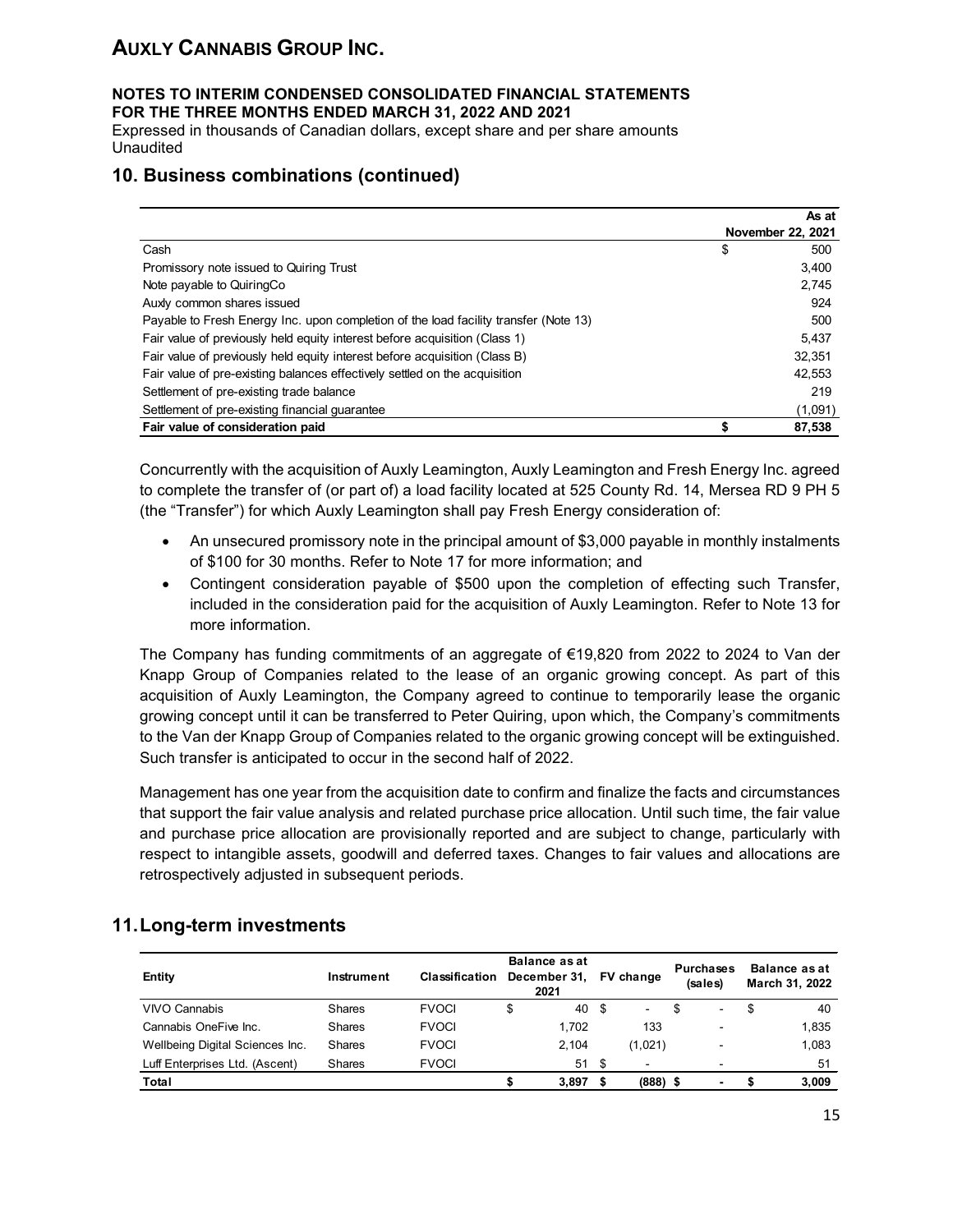#### **NOTES TO INTERIM CONDENSED CONSOLIDATED FINANCIAL STATEMENTS FOR THE THREE MONTHS ENDED MARCH 31, 2022 AND 2021**

Expressed in thousands of Canadian dollars, except share and per share amounts Unaudited

## **11.Long-term investments (continued)**

| Entity                          | Instrument    | Classification | <b>Balance as at</b><br>December 31,<br>2020 | FV change            | <b>Purchases</b><br>(sales) | <b>Balance as at</b><br>December 31,<br>2021 |  |
|---------------------------------|---------------|----------------|----------------------------------------------|----------------------|-----------------------------|----------------------------------------------|--|
| <b>VIVO Cannabis</b>            | Shares        | <b>FVOCI</b>   | \$<br>65                                     | \$<br>$(25)$ \$      |                             | \$<br>40                                     |  |
| CannTx Life Sciences Inc.       | Shares        | <b>FVOCI</b>   | 199                                          | 316                  | (515)                       |                                              |  |
| Entourage Health Corp.          | <b>Shares</b> | <b>FVOCI</b>   |                                              | (800)                | 800                         |                                              |  |
| Inner Spirit Holdings           | Shares        | <b>FVOCI</b>   | 2.791                                        | 4,862                | (7,653)                     |                                              |  |
| Inner Spirit Holdings           | Options       | <b>FVTPL</b>   | 93                                           | 182                  | (275)                       |                                              |  |
| Province Brands of Canada       | Shares        | <b>FVOCI</b>   | 153                                          | (153)                | $\overline{\phantom{a}}$    |                                              |  |
| Cannabis OneFive Inc.           | Shares        | <b>FVOCI</b>   | 109                                          | 1,593                | $\blacksquare$              | 1,702                                        |  |
| Cannabis OneFive Inc.           | Warrants      | <b>FVTPL</b>   |                                              | 200                  | (200)                       |                                              |  |
| Delta 9 Cannabis                | <b>Shares</b> | <b>FVOCI</b>   | 654                                          | (31)                 | (623)                       |                                              |  |
| Goodleaf Company                | Shares        | <b>FVOCI</b>   | 535                                          | (535)                |                             |                                              |  |
| Goodleaf Company                | Warrants      | <b>FVTPL</b>   | 376                                          | (376)                |                             |                                              |  |
| Wellbeing Digital Sciences Inc. | Shares        | <b>FVOCI</b>   |                                              | (9,787)              | 11,891                      | 2,104                                        |  |
| Sundial Growers Inc.            | <b>Shares</b> | <b>FVOCI</b>   |                                              | (43)                 | 43                          |                                              |  |
| Luff Enterprises Ltd. (Ascent)  | <b>Shares</b> | <b>FVOCI</b>   | 51                                           |                      |                             | 51                                           |  |
| Total                           |               |                | \$<br>5,026                                  | $(4,597)$ \$<br>- \$ | 3,468                       | \$<br>3,897                                  |  |

## **12.Deposits**

|                         | Capital assets      | Inventory                |      | Other |      | Total        |
|-------------------------|---------------------|--------------------------|------|-------|------|--------------|
| Current portion         | \$<br>5,103<br>- \$ | 618                      | - \$ | 27    | \$   | 5,748        |
| Non-current portion     | $\blacksquare$      |                          |      | 1,555 |      | 1,555        |
| As at March 31, 2022    | 5,103<br>- 5        | 618 \$                   |      | 1,582 | - 5  | 7,303        |
|                         | Capital assets      | Inventory                |      | Other |      | <b>Total</b> |
| Current portion         | \$<br>3,784<br>-\$  | 1,066 \$                 |      | 38    | - \$ | 4,888        |
| Non-current portion     | $\blacksquare$      | $\overline{\phantom{a}}$ |      | 1,582 |      | 1,582        |
| As at December 31, 2021 | 3.784<br>S          | 1.066                    | - \$ | 1.620 | S    | 6,470        |

As at March 31, 2022, the Company has made deposits towards specialized equipment to be utilized for extraction, product formulation, packaging, towards vape cartridge purchases and raw material cannabis purchases.

## **13. Contingent consideration payable**

As at March 31, 2022, the Company recorded a contingent consideration payable by Auxly Leamington to Fresh Energy of \$500 (December 31, 2021 – \$500) upon the completion of the Transfer. Refer to Note 10 for more information.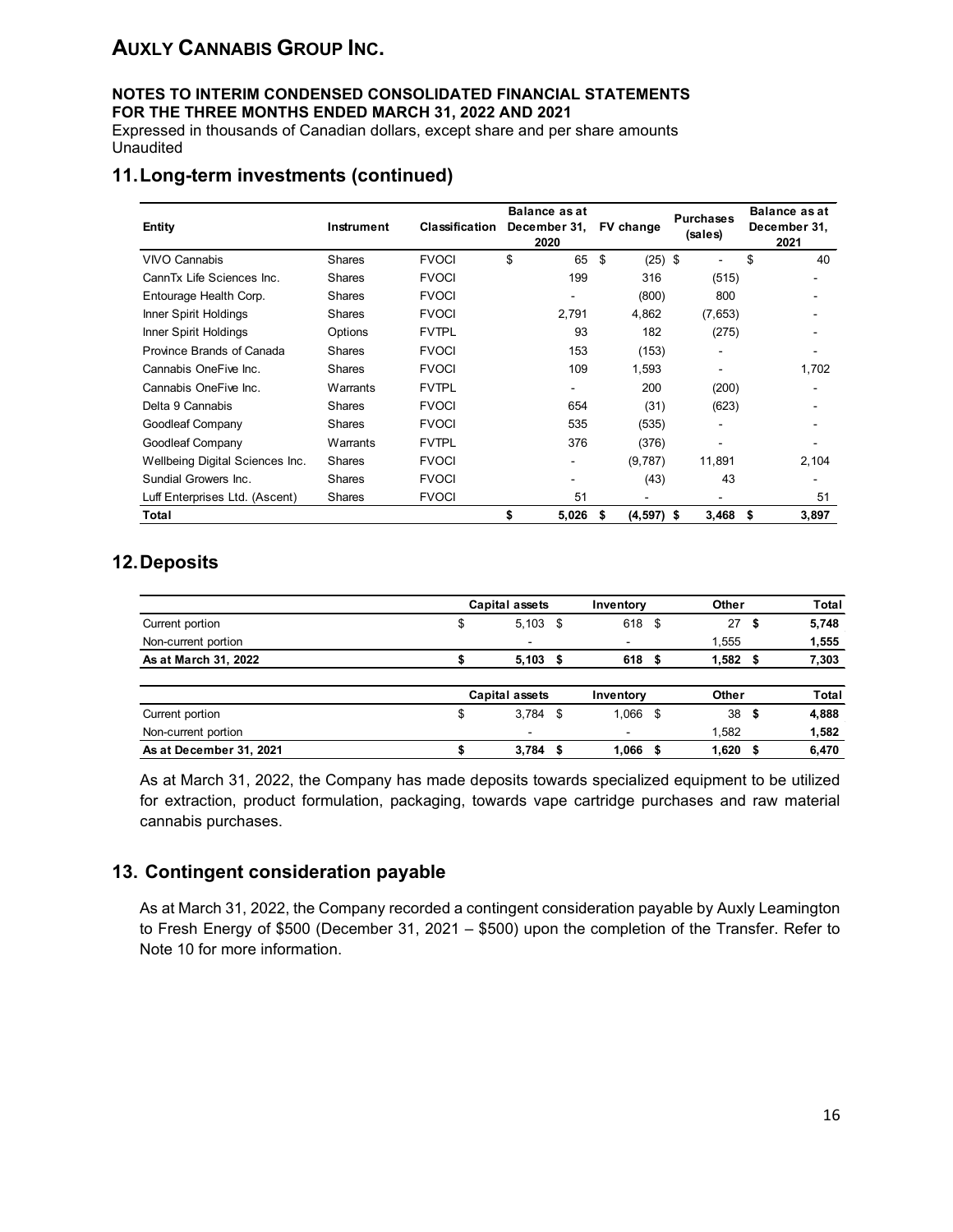#### **NOTES TO INTERIM CONDENSED CONSOLIDATED FINANCIAL STATEMENTS FOR THE THREE MONTHS ENDED MARCH 31, 2022 AND 2021**

Expressed in thousands of Canadian dollars, except share and per share amounts Unaudited

## **14. Lease liability**

|                                                                                               | As at        |      | As at        |
|-----------------------------------------------------------------------------------------------|--------------|------|--------------|
|                                                                                               | March 31,    |      | December 31. |
|                                                                                               | 2022         |      | 2021         |
| Maturity analysis - contractual undiscounted cash flows                                       |              |      |              |
| Less than one year                                                                            | \$<br>4,005  | - \$ | 4,949        |
| Two years and beyond                                                                          | 21,877       |      | 21,762       |
| Total undiscounted lease obligations                                                          | 25,882       | S    | 26,711       |
| Current portion                                                                               | \$<br>3.993  | -S   | 4,046        |
| Long-term portion                                                                             | 16,685       |      | 17,252       |
| Reclassification to liabilities held for sale (Note 27)                                       | (3)          |      | (3)          |
| Discounted lease obligations included in the consolidated statements<br>of financial position | \$<br>20,675 | S    | 21,295       |

The Company has lease contracts for various items of building, plant, machinery, vehicles and other equipment used in its operations. Leases of building generally have lease terms between 2 and 21 years, while production and other equipment generally have lease terms between 3 and 5 years.

## **15. Convertible debentures**

The convertible debentures balance consists of the following:

|                                                  |    | As at     |    | As at        |
|--------------------------------------------------|----|-----------|----|--------------|
|                                                  |    | March 31, |    | December 31. |
|                                                  |    | 2022      |    | 2021         |
| September 2019 issuance and April 2021 amendment | S  | 97,282    | \$ | 95,198       |
| Standby financing                                |    | 10.900    |    | 10,627       |
| <b>Total</b>                                     | \$ | 108.182   | S  | 105,825      |
| Less: current portion                            |    | (10, 900) |    | (10, 627)    |
| Long-term portion                                |    | 97,282    | S  | 95,198       |

#### **September 2019 issuance and April 2021 amendment**

In September 2019, the Company issued unsecured convertible debenture units in the aggregate amount of \$122,851 to Imperial Brands PLC ("Imperial Brands") as part of a collaborative partnership. The debentures bear interest at 4.0% per annum, payable annually and originally matured in September 2022. The principal amount of the debentures was convertible into common shares of the Company at a price of \$0.81 per share, at the option of the holder.

In April 2021, the Company announced an agreement with Imperial Brands to amend the debentures to extend the maturity date by 24 months from September 25, 2022 to September 25, 2024. The amendment also provides Imperial Brands with the right, on an annual basis, to convert any or all of the accrued and unpaid interest on the debentures into common shares at a conversion price equal to the five-day volume weighted average trading price of the common shares on the date that the interest conversion election is made. The interest rate at a rate of 4% per annum will remain unchanged but will be payable on the maturity of the debentures. The debentures are convertible into common shares at a price of \$0.81 per share at any time prior to the close of business on the business day immediately preceding maturity.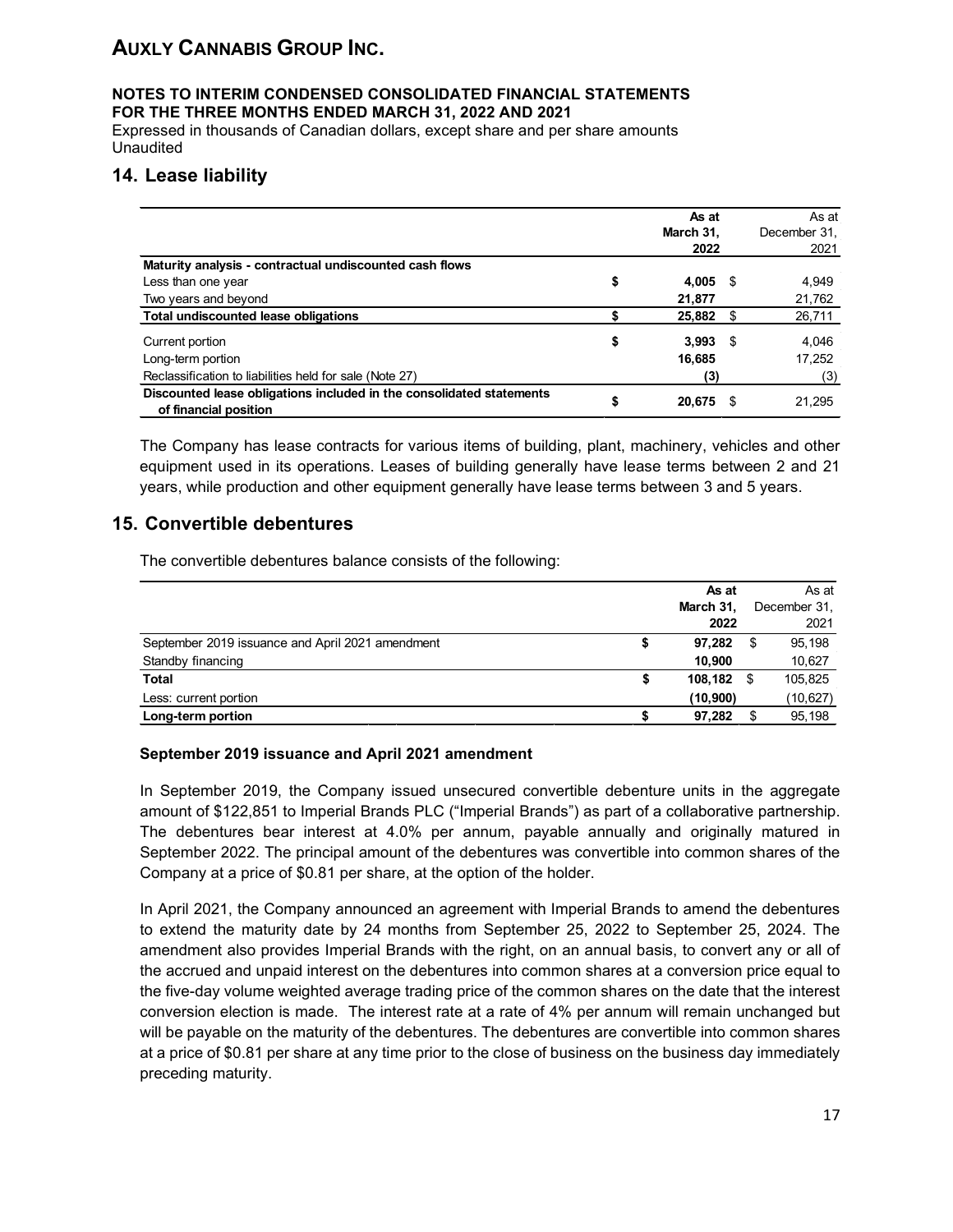**NOTES TO INTERIM CONDENSED CONSOLIDATED FINANCIAL STATEMENTS FOR THE THREE MONTHS ENDED MARCH 31, 2022 AND 2021**

Expressed in thousands of Canadian dollars, except share and per share amounts Unaudited

## **15.Convertible debentures (continued)**

The amendments also provide for the reinstatement of certain approval rights of Imperial Brands under the investor rights agreement dated September 25, 2019 between the Company and Imperial Brands. These amendments were subject to shareholder approval that was obtained at the Company's annual general and special meeting of shareholders on June 28, 2021.The amendment was treated as a debt extinguishment under IFRS 9 as the terms are substantially different given the discounted present value of the cash flows under the new terms is at least 10% different from the discounted present value of the remaining cash flows of the original financial liability. The Company derecognized the debentures' carrying value of \$115,123 and the new debentures under the amended terms was recorded at their fair value of \$91,111, discounted at an estimated market interest rate of 16.0%. The residual value of the gross proceeds was allocated to the equity conversion feature, net of taxes, estimated at \$5,418. During the second quarter of 2021, the net impact of the debt extinguishment and the recognition of the amended debentures resulted in a gain of \$16,642 recorded in the interim condensed consolidated statements of loss and comprehensive loss.

The accretion expense associated with the debentures for the three months ended March 31, 2022 was \$2,084 (2021 – \$2,746). Interest expense for the three months ended March 31, 2022 was \$1,212 (2021 – \$1,212).

#### **Convertible debenture standby financing**

In April 2020, Auxly entered into an unsecured convertible debenture in the principal amount of up to \$25,000. During 2020, Auxly closed five tranches of convertible debentures for total net proceeds of \$10,664, in which \$484 was allocated to the accompanying warrants and \$995 was allocated to the conversion feature. Details of the five tranches are as follows:

|                        |      | Tranche 1 | Tranche 2 | Tranche 3 | Tranche 4 | Tranche 5 |
|------------------------|------|-----------|-----------|-----------|-----------|-----------|
| Date raised            |      | 28-Apr-20 | 20-May-20 | 08-Jun-20 | 26-Jun-20 | 08-Sep-20 |
| Maturity date          |      | 28-Apr-22 | 20-May-22 | 08-Jun-22 | 26-Jun-22 | 08-Sep-22 |
| Gross proceeds         |      | 1.250     | 2.000     | 3.000     | 3.000     | 2,000     |
| Conversion price       |      | 0.435     | 0.425     | 0.380     | 0.305     | 0.180     |
| Financing costs        |      | (98)      | (144)     | (126)     | (128)     | (90)      |
| Net proceeds           |      | 1.152     | 1.856     | 2.874     | 2.872     | 1,910     |
| Discount rate          | $\%$ | 16.0%     | 16.0%     | 16.0%     | 16.0%     | 16.0%     |
| Fair value             | S    | 988       | 1.593     | 2.479     | 2.477     | 1,648     |
| Residual value         |      | 164       | 263       | 395       | 395       | 262       |
| Warrants issued        | #    | 1.580.460 | 2.588.235 | 4.342.105 | 5.409.836 | 6,111,111 |
| Warrant exercise price | \$   | 0.522     | 0.510     | 0.460     | 0.366     | 0.216     |
| Expiry date            |      | 28-Apr-22 | 20-May-22 | 08-Jun-22 | 26-Jun-22 | 08-Sep-22 |

The residual value of the gross proceeds was allocated to the conversion feature and warrants based on their relative fair values and net of issuance costs. The relative fair value of the conversion features and warrants were derived based on the following assumptions:

|                         |   | Tranche 1 | Tranche 2 | Tranche 3 | Tranche 4 | Tranche 5 |
|-------------------------|---|-----------|-----------|-----------|-----------|-----------|
| Share price             |   | 0.44      | 0.43      | 0.37      | 0.30      | 0.17      |
| Annualized volatility   | % | 84.45%    | 85.47%    | 85.44%    | 84.04%    | 81.09%    |
| Risk-free interest rate | % | 0.32%     | 0.30%     | 0.32%     | 0.29%     | 0.27%     |
| Dividend yield          | % | $0.00\%$  | $0.00\%$  | $0.00\%$  | $0.00\%$  | $0.00\%$  |
| Expected life           |   | 2 years   | 2 vears   | 2 vears   | 2 years   | 2 years   |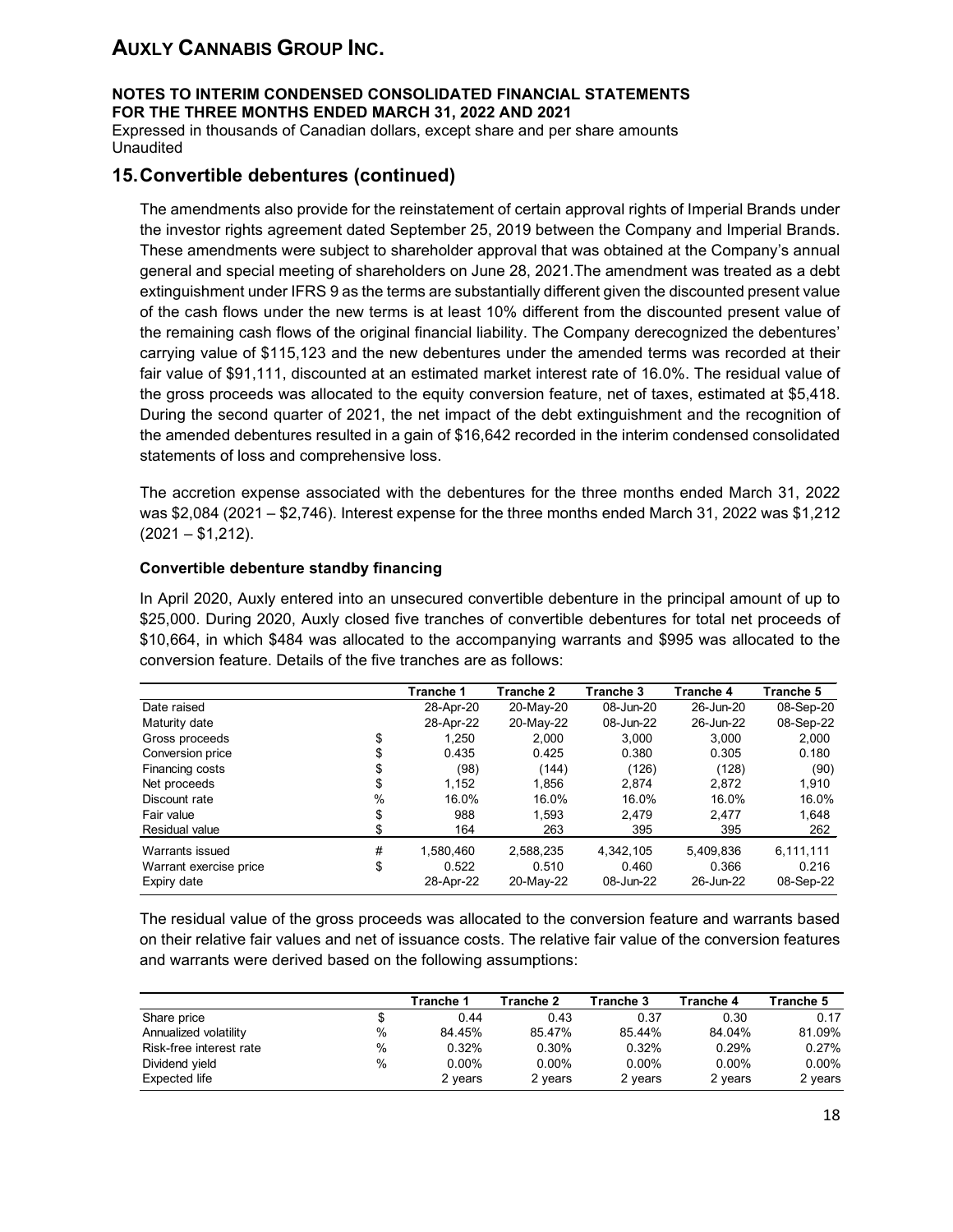#### **NOTES TO INTERIM CONDENSED CONSOLIDATED FINANCIAL STATEMENTS FOR THE THREE MONTHS ENDED MARCH 31, 2022 AND 2021**

Expressed in thousands of Canadian dollars, except share and per share amounts Unaudited

## **15.Convertible debentures (continued)**

The continuity schedule of the debentures is presented below:

|                              | As at  | As at                  |
|------------------------------|--------|------------------------|
|                              |        | March 31, December 31, |
|                              | 2022   | 2021                   |
| Balance, beginning of period | 10.627 | 9,638                  |
| Accretion expense            | 273    | 989                    |
| Balance, end of period       | 10,900 | 10,627                 |

The accretion expense on the convertible debentures was calculated using the effective interest method for the three months ended March 31, 2022. The details of the accretion expense associated with the five tranches are as follows:

|                                     |      | Tranche 1 | Tranche 2 | Tranche 3 | Tranche 4 | Tranche 5 |
|-------------------------------------|------|-----------|-----------|-----------|-----------|-----------|
| Balance, December 31, 2021          |      | .200      | 1,838     | 2.869     | 2.855     | 1,865     |
| Accretion expense during the period |      | 38        | 44        | 73        | 72        | 46        |
| Balance, March 31, 2022             |      | 238       | 1.882     | 2.942     | 2.927     | 1,911     |
| Effective interest rate             | $\%$ | 20.37%    | 17.74%    | 17.89%    | 17.95%    | 18.08%    |
| Coupon rate                         | $\%$ | 7.50%     | 7.50%     | 7.50%     | 7.50%     | 7.50%     |
| Interest expense (3 months)         | \$   | 23        | 37        | 55        | 55        | 38        |

## **16.Loans payable**

The loans payable balance consists of the following:

|                                            | As at                    | As at             |
|--------------------------------------------|--------------------------|-------------------|
|                                            | March 31, 2022           | December 31, 2021 |
| Equipment loans payable                    | 4,270                    | 4,452             |
| Amended and Restated Credit Facility       | 51,037                   | 52,000            |
| Receivables financing loan                 | 6,125                    | -                 |
| Loan payable to SNAP Premium Finance Corp. | $\overline{\phantom{0}}$ | 345               |
| Total                                      | $61,432$ \$              | 56,797            |
| Less: current portion                      | 5,305                    | 5,450             |
| Long-term portion                          | 56,127                   | 51,347            |

#### **Equipment loans payable**

On July 1, 2021, the Company entered into an arrangement with a leasing company to finance several pieces of equipment for total net proceeds of \$2,417, over a three-year term. The loan bears interest at 12.16% per annum.

On December 22, 2021, the Company entered into an arrangement to finance the deposit on packaging equipment for net proceeds of \$2,382, of which \$1,004 was held in escrow as at December 31, 2021 and released during the first quarter of 2022. The term of the loan is three years and bears interest at 11.80% per annum.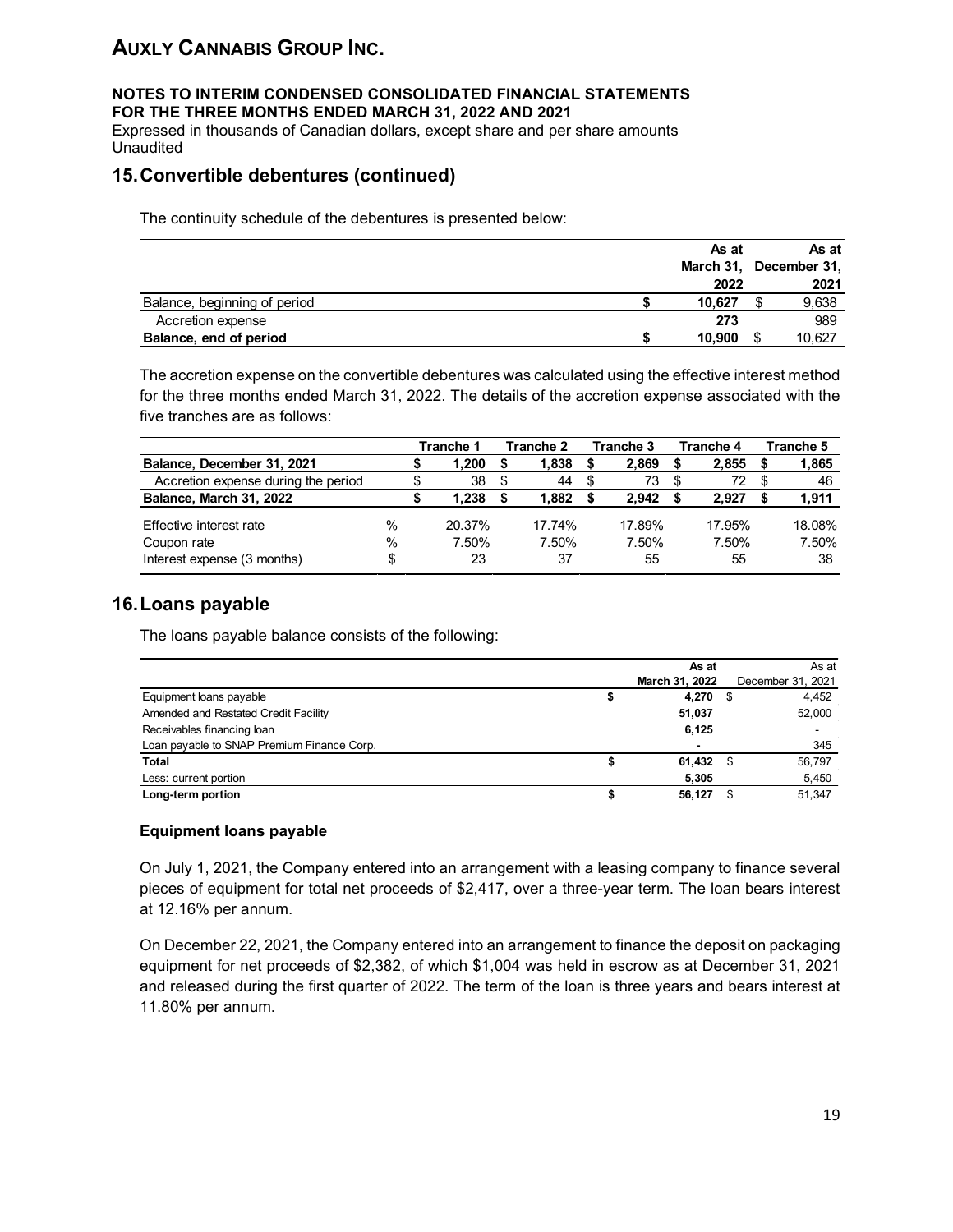#### **NOTES TO INTERIM CONDENSED CONSOLIDATED FINANCIAL STATEMENTS FOR THE THREE MONTHS ENDED MARCH 31, 2022 AND 2021**

Expressed in thousands of Canadian dollars, except share and per share amounts **Unaudited** 

## **16.Loans payable (continued)**

The continuity schedule of the equipment loans is presented below:

|                              |    | As at          | As at             |
|------------------------------|----|----------------|-------------------|
|                              |    | March 31, 2022 | December 31, 2021 |
| Balance, beginning of period |    | $4,452$ \$     | ۰.                |
| Additions                    | ъ  |                | \$<br>4,799       |
| Payments                     |    | (237)          | (474)             |
| Interest expense             |    | 55             | 127               |
| Balance, end of period       |    | 4,270 \$       | 4,452             |
| Current portion              | \$ | $1,455$ \$     | 1,255             |
| Long-term portion            |    | 2,815          | 3,197             |
| <b>Total</b>                 |    | $4,270$ \$     | 4,452             |

#### **Amended and Restated Credit Facility**

Concurrent with the acquisition of Auxly Leamington, the Company entered into an Amended and Restated Credit Facility with the Bank of Montreal. The credit facility bears interest at prime or the banker's acceptance rate, plus the applicable margin in effect. The credit facility consists of a \$28,500 revolving credit facility and a \$38,500 term credit, for an aggregate fair value of \$67,000 on acquisition. An immediate cash payment of \$15,000 was applied to the outstanding principal balance of the revolving credit facility. As part of the amended agreement, the maturity date of the revolving credit facility has been extended by a year to September 30, 2023, with an option by the Company to extend for an additional year by making a further principal repayment of \$5,000 by December 31, 2022. The term credit is repayable in 40 equal principal instalments commencing the first business day of each calendar quarter following the repayment start date of January 2022. The amendment was treated as a debt modification under IFRS 9 as the terms were not substantially different given the discounted present value of the cash flows under the amended terms is less than 10% different from the discounted present value of the remaining cash flows of the original financial liability. Under the amended agreement, the obligations of Auxly Leamington continues to be supported by an unsecured \$33,000 limited resource guarantee provided by the Company. The continuity schedule of the Amended and Restated Credit Facility is presented below:

|                              | As at                | As at             |
|------------------------------|----------------------|-------------------|
|                              | March 31, 2022       | December 31, 2021 |
| Balance, beginning of period | $52,000$ \$          | ۰                 |
| Additions                    | \$<br>$\blacksquare$ | \$<br>67,000      |
| Payments                     | (963)                | (15,000)          |
| Balance, end of period       | $51,037$ \$          | 52,000            |
| Current portion              | \$<br>$3,850$ \$     | 3,850             |
| Long-term portion            | 47,187               | 48,150            |
| Total                        | $51,037$ \$          | 52,000            |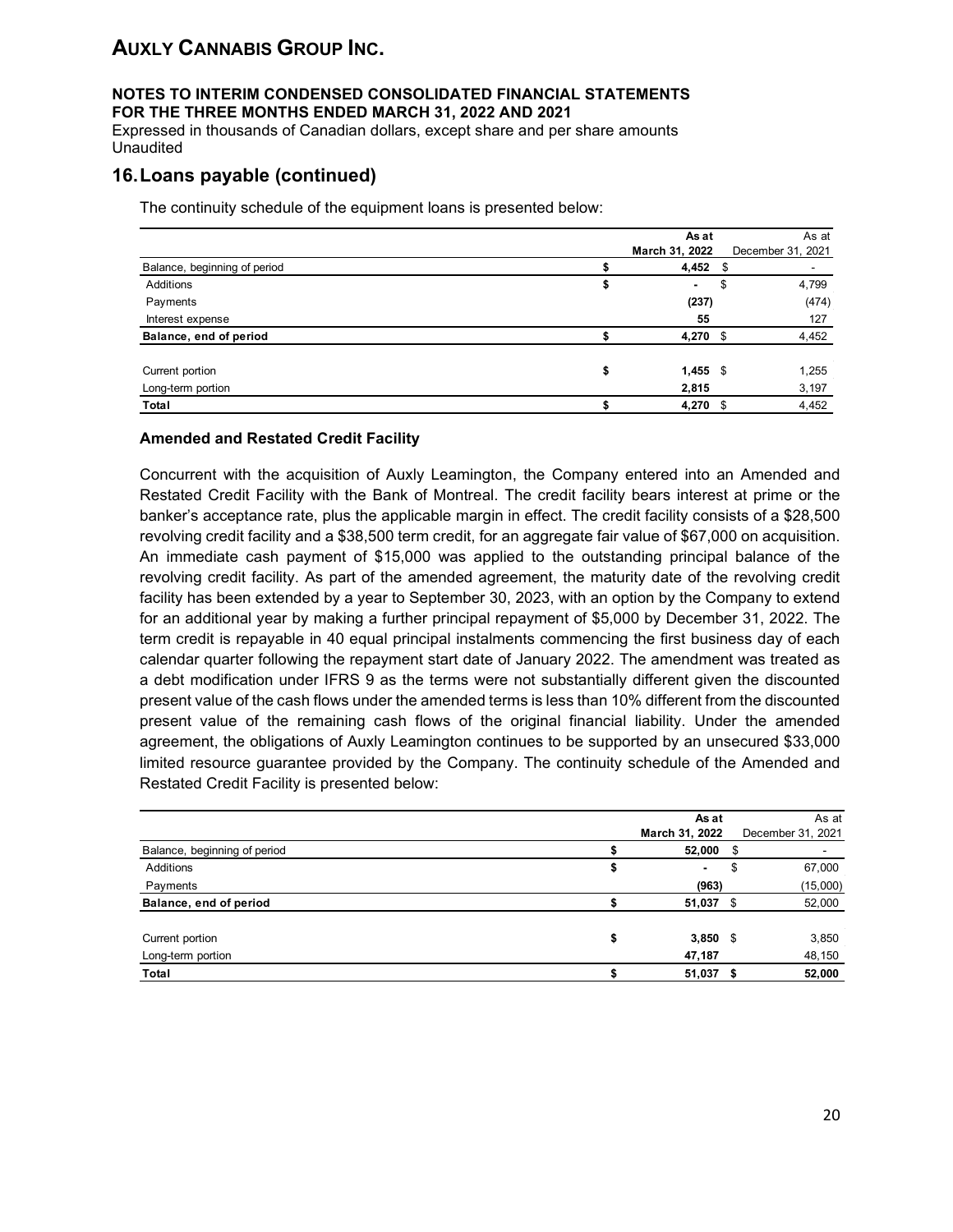#### **NOTES TO INTERIM CONDENSED CONSOLIDATED FINANCIAL STATEMENTS FOR THE THREE MONTHS ENDED MARCH 31, 2022 AND 2021**

Expressed in thousands of Canadian dollars, except share and per share amounts Unaudited

## **16.Loans payable (continued)**

#### **Receivables financing loan**

On January 21, 2022, the Company and several of its subsidiaries entered into a receivables financing agreement with Savent Financial Canada Corp. ("Savent") where Savent made a non-revolving loan to the Company in the principal amount of \$5,000 United States dollars, which includes an origination fee of \$150 United States dollars. Obligations of the Company and its subsidiaries under this arrangement are secured by a first-priority security interest in all of its cannabis receivables and is guaranteed by the Company. The Company has retained late payment and credit risk, therefore continues to recognize the transferred assets in their entirety in its interim condensed consolidated statements of financial position. The amount payable under the receivables financing agreement is presented as non-current loans with an extendable maturity date. The loan payable bears interest at 18% per annum with interest payable on a monthly basis. Interest expense for the three months ended March 31, 2022 was \$206 (2021 – \$nil). The continuity schedule of the receivables financing loan is presented below:

|                              | As at          | As at             |
|------------------------------|----------------|-------------------|
|                              | March 31, 2022 | December 31, 2021 |
| Balance, beginning of period |                | -                 |
| Additions                    | 6.125          | $\sim$            |
| Balance, end of period       | 6.125          |                   |

#### **Loan payable to SNAP Premium Finance Corp.**

The loan payable to SNAP Premium Finance Corp. was part of the net assets acquired on the acquisition of Auxly Leamington. The loan bears interest at 4.75% per annum and was fully paid during the first quarter of 2022. The continuity schedule of the loan payable to SNAP Premium Finance Corp. is presented below:

|                              | As at          | As at             |
|------------------------------|----------------|-------------------|
|                              | March 31, 2022 | December 31, 2021 |
| Balance, beginning of period | 345            | ۰                 |
| Additions                    |                | 516               |
| Payments                     | (348)          | (173)             |
| Interest expense             |                | ◠                 |
| Balance, end of period       |                | 345               |

### **17. Promissory notes**

The promissory note balance consists of the following:

|                        |   | As at      | As at                            |
|------------------------|---|------------|----------------------------------|
|                        |   |            | March 31, 2022 December 31, 2021 |
| Due to Peter Quiring   | æ | $3,471$ \$ | 3,421                            |
| Fresh Energy Agreement |   | 2,492      | 2,766                            |
| Total                  | æ | $5,963$ \$ | 6,187                            |
| Less: current portion  |   | 1.944      | 1,370                            |
| Long-term portion      |   | $4,019$ \$ | 4,817                            |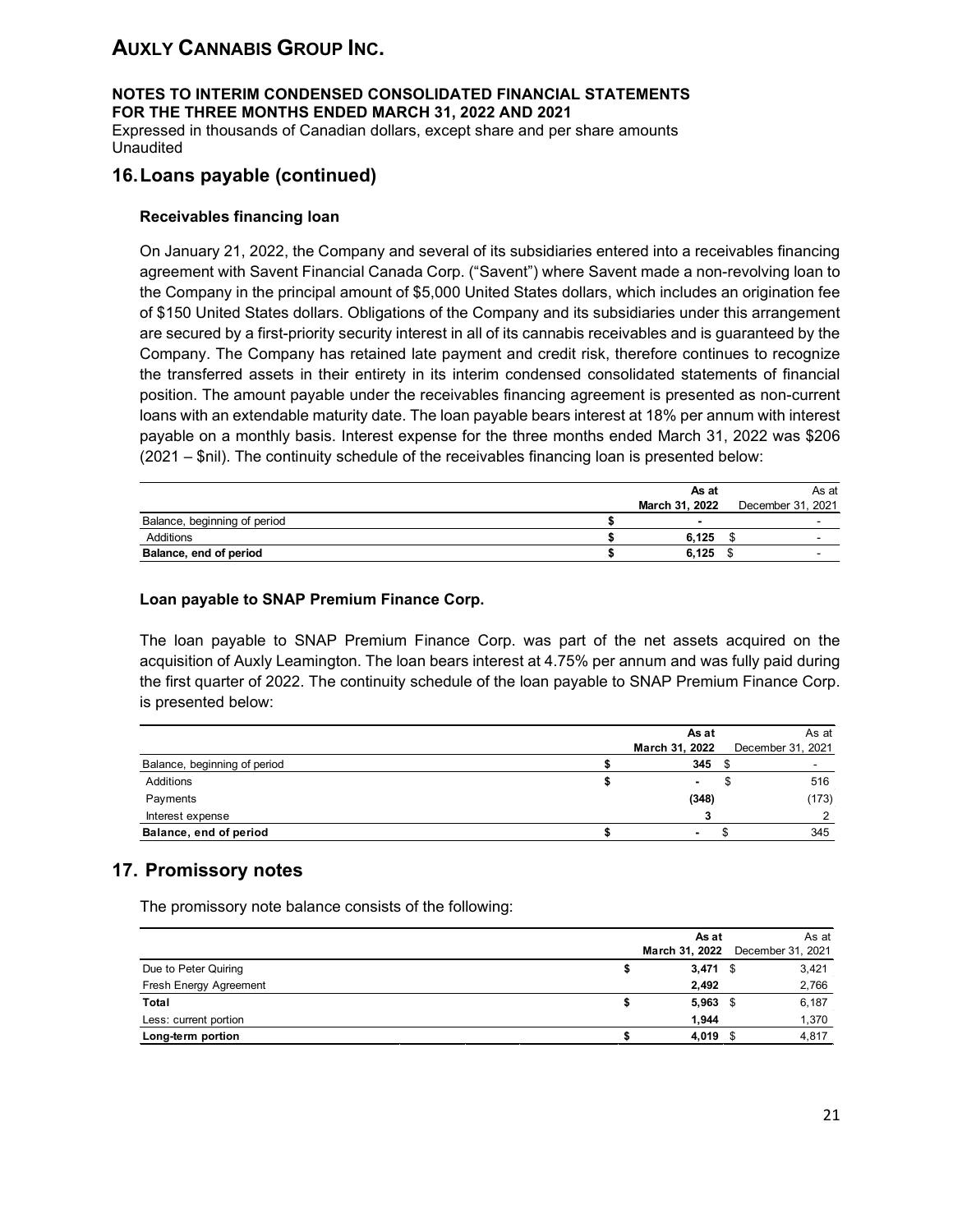**NOTES TO INTERIM CONDENSED CONSOLIDATED FINANCIAL STATEMENTS FOR THE THREE MONTHS ENDED MARCH 31, 2022 AND 2021**

Expressed in thousands of Canadian dollars, except share and per share amounts Unaudited

## **17. Promissory notes (continued)**

An unsecured promissory note of \$3,400 was issued to Peter Quiring as part of the consideration for the acquisition of Auxly Leamington. The promissory note bears interest of 6.00% per annum and is payable in monthly instalments of \$210 for 18 months, starting December 2022. Please refer to Note 10 for more information.

Concurrent with the acquisition of Auxly Leamington, Auxly Leamington and Fresh Energy Inc. agreed to complete the Transfer. The consideration for the Transfer includes an unsecured, non-interest bearing promissory note in the principal amount of \$3,000 payable in monthly instalments of \$100 for 30 months, starting December 2021. Using a discount rate of 3.8%, consistent with the Amended and Restated Credit Facility with the Bank of Montreal interest rate, the Company recognized a promissory note of \$2,860 and a corresponding intangible asset of \$2,860. Refer to Note 10 for more information.

The continuity schedule of the promissory notes is presented below:

| As at       | As at                                  |
|-------------|----------------------------------------|
|             | December 31, 2021                      |
| 6,187       | \$                                     |
| ۰           | \$<br>6,260                            |
| (300)       | (100)                                  |
| 76          | 27                                     |
| 5,963       | 6,187                                  |
| \$<br>1,944 | 1,370                                  |
| 4,019       | 4,817                                  |
| 5,963       | 6,187                                  |
|             | March 31, 2022<br>- \$<br>- \$<br>- \$ |

## **18. Share capital**

The share capital of the Company is summarized below:

|                               |             | March 31, December 31, |                               |             | March 31, December 31, |
|-------------------------------|-------------|------------------------|-------------------------------|-------------|------------------------|
|                               | 2022        | 2021                   |                               | 2022        | 2021                   |
| Issued and outstanding shares |             |                        | <b>Exercisable securities</b> |             |                        |
| <b>Issued shares</b>          | 889.522.672 | 850.732.172            | Warrants                      | 122.542.280 | 122,542,280            |
| <b>Escrowed shares</b>        | 6.994.190   | 6.994.190              | <b>Convertible Debentures</b> | 188,089,377 | 188,089,377            |
| Outstanding shares            | 882.528.482 | 843,737,982            | Options                       | 28,423,009  | 28,920,509             |

#### **a) Authorized**

The Company is authorized to issue an unlimited number of common shares.

#### **b) Issued and outstanding**

As at March 31, 2022, there were 889,522,672 issued and outstanding common shares, with 6,994,190 shares held in escrow related to the contingent considerations in acquisitions and investments (December 31, 2021 had 850,732,172 issued and outstanding common shares, and 6,994,190 shares held in escrow related to contingent considerations in acquisitions and investments).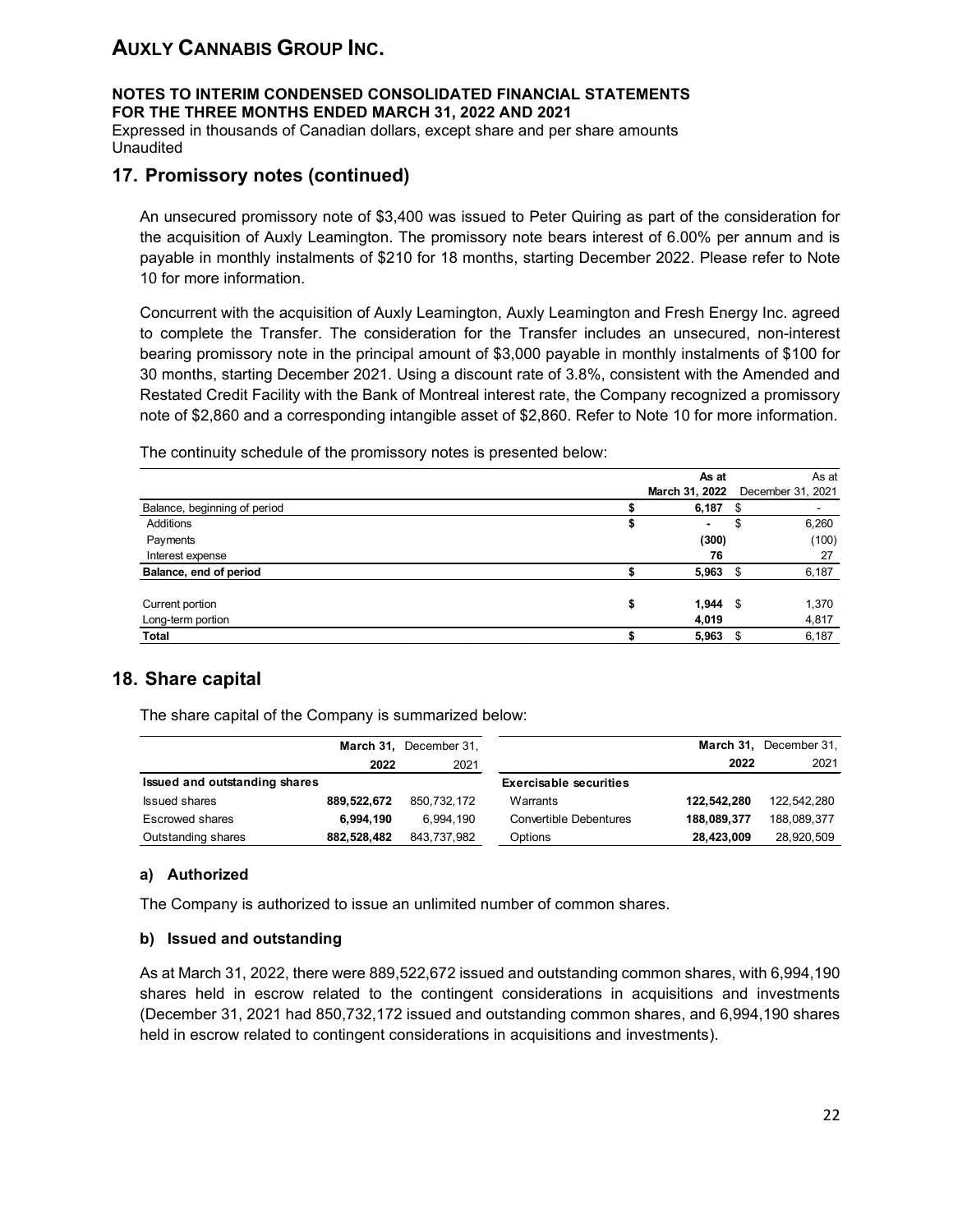### **NOTES TO INTERIM CONDENSED CONSOLIDATED FINANCIAL STATEMENTS FOR THE THREE MONTHS ENDED MARCH 31, 2022 AND 2021**

Expressed in thousands of Canadian dollars, except share and per share amounts Unaudited

## **18. Share capital (continued)**

The Company has issued common shares under its at-the-market equity program ("ATM Program"). The ATM Program was established in March 2021 and allows the Company to issue and sell up to \$30,000 of common shares of the Company from treasury to the public, from time to time, at the Company's discretion. The common shares sold through the ATM Program will be sold through the TSX or any other marketplace on which the common shares are listed, quoted, or otherwise traded, at the prevailing market price at the time of sale.

| For the three months ended: |   | March 31,  |     | March 31, |
|-----------------------------|---|------------|-----|-----------|
|                             |   | 2022       |     | 2021      |
| Gross proceeds              |   | 5,913      |     |           |
| Commission                  |   | 139        | \$. |           |
| Net proceeds                | S | 5.774      |     |           |
| Average gross price         | S | $0.152$ \$ |     |           |
| Number of shares issued     |   | 38,790,500 |     |           |

As at March 31, 2022, \$187 of net proceeds related to transactions from the fourth quarter of 2021 was received, partially offset by \$140 of net proceeds receivable from the first quarter of 2022, resulting in net proceeds from financing of \$5,821 as presented in the interim condensed consolidated statements of cash flows. Net proceeds receivable was recorded in other receivables on the interim condensed consolidated statements of financial position.

#### **c) Warrants**

Each warrant entitles the holder to purchase one common share of the Company. The following table summarizes information about warrants outstanding as at March 31, 2022:

|                                    | Number of<br>warrants | Average exercise<br>price $(§)$ | Average<br>remaining life<br>(years) |
|------------------------------------|-----------------------|---------------------------------|--------------------------------------|
| Opening balance, January 1, 2021   | 56,021,747            | 0.593                           | 2.35                                 |
| Warrants issued                    | 71,977,199            | 0.414                           | 2.30                                 |
| Warrants exercised                 | (3,456,666)           | 0.149                           |                                      |
| Warrants expired                   | (2,000,000)           | 1.570                           |                                      |
| Closing balance, December 31, 2021 | 122.542.280           | 0.480                           | 1.89                                 |
| Closing balance, March 31, 2022    | 122.542.280           | 0.480                           | 1.64                                 |

#### **d) Stock options**

The Company has an equity incentive plan to provide incentives to directors, employees and consultants of the Company. The total number of options awarded is limited to 10% of the issued and outstanding shares, or 88,952,267 as at March 31, 2022.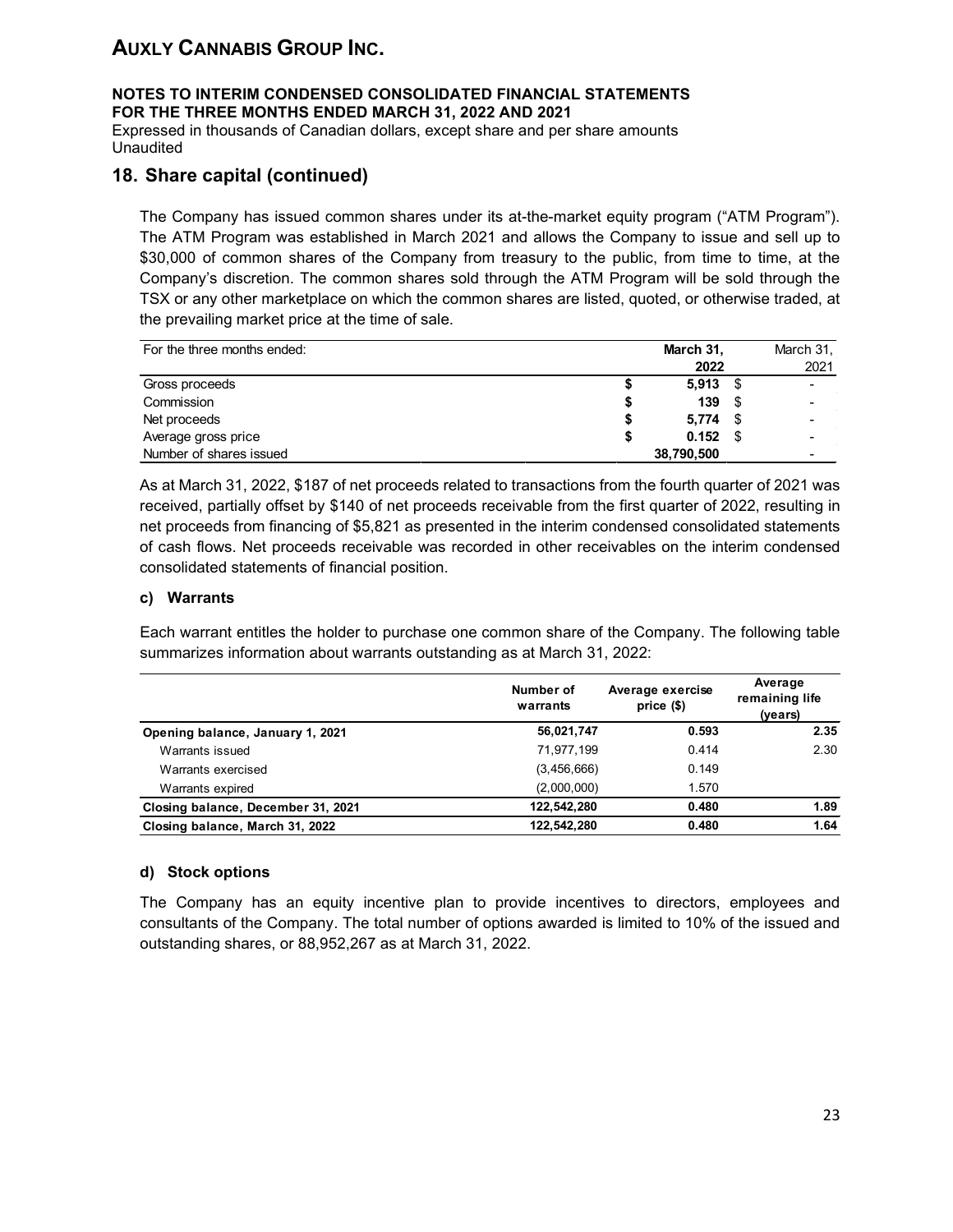#### **NOTES TO INTERIM CONDENSED CONSOLIDATED FINANCIAL STATEMENTS FOR THE THREE MONTHS ENDED MARCH 31, 2022 AND 2021**

Expressed in thousands of Canadian dollars, except share and per share amounts Unaudited

## **18.Share capital (continued)**

The following table summarizes information about stock options outstanding as at March 31, 2022:

|                                    | <b>Number of options</b> | Average exercise<br>$price($)$ | Average<br>remaining life<br>(years) |
|------------------------------------|--------------------------|--------------------------------|--------------------------------------|
| Opening balance, January 1, 2021   | 40,890,608               | 0.902                          | 5.45                                 |
| Options granted                    | 7.645.000                | 0.271                          | 4.50                                 |
| Options exercised                  | (5, 109, 853)            | 0.025                          |                                      |
| Options cancelled/forfeited        | (14,505,246)             | 1.081                          |                                      |
| Closing balance, December 31, 2021 | 28,920,509               | 0.801                          | 4.63                                 |
| Options cancelled/forfeited        | (497, 500)               | 0.483                          |                                      |
| Closing balance, March 31, 2022    | 28,423,009               | 0.808                          | 4.40                                 |

Total options exercisable at March 31, 2022, were 17,107,175 (2021 – 21,218,874) with a remaining average life of 4.69 years (2021 – 4.6 years).

#### **e) Earnings/(loss) per share**

The calculation of basic and diluted income/(loss) per share is based on the income/(loss) for the period attributable to the shareholders divided by the weighted average number of shares in circulation during the period. In calculating the diluted income/(loss) per share, potentially dilutive shares such as options, convertible debt and warrants have not been included as they would have the effect of decreasing the loss per share from continuing operations and they would, therefore, be anti-dilutive.

### **19. Related party balances and transactions**

#### **Key management and director compensation**

The Company's key management personnel have authority and responsibility for overseeing, planning, directing and controlling the activities of the Company. Key management personnel include members of the Board of Directors and executive officers. Compensation of key management personnel may include short-term and long-term benefits as applicable, including salaries, bonuses, stock options or post-employment benefits. Compensation provided to current and key management are as follows:

| For the three months ended: | March 31, | March 31, |
|-----------------------------|-----------|-----------|
|                             | 2022      | 2021      |
| Short-term benefits         | 524       | 503       |
| Long-term benefits          | 104       | 83        |
| <b>Total</b>                | 628       | 586       |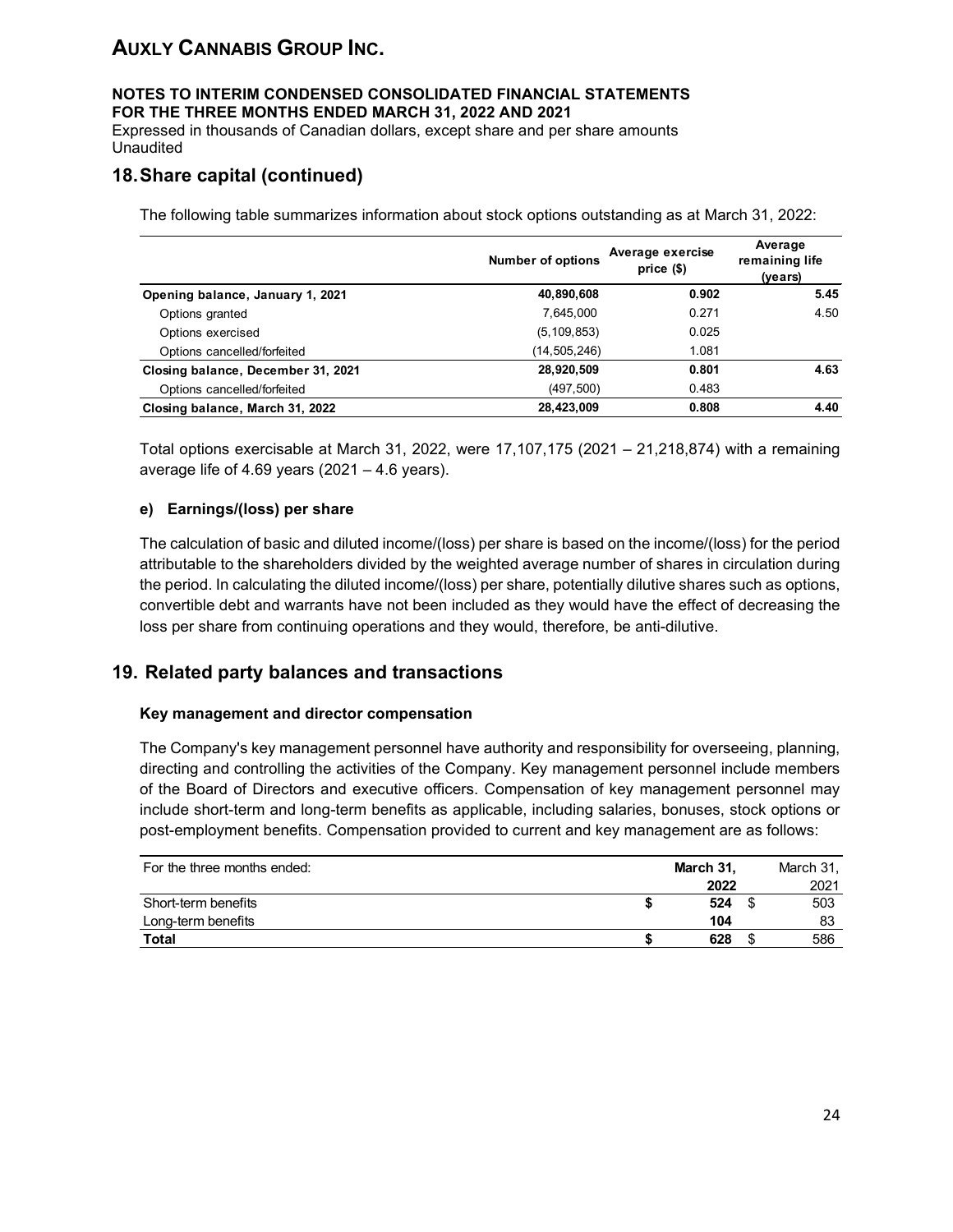#### **NOTES TO INTERIM CONDENSED CONSOLIDATED FINANCIAL STATEMENTS FOR THE THREE MONTHS ENDED MARCH 31, 2022 AND 2021**

Expressed in thousands of Canadian dollars, except share and per share amounts Unaudited

### **20. Financial instruments and risk management**

The Company has exposure to the following risks from its use of financial instruments. The Board of Directors approves and monitors the risk management processes.

#### **a) Financial instrument classification and measurement**

Financial instruments that are recorded at fair value on the interim condensed consolidated statements of financial position are classified using a fair value hierarchy that reflects the significance of the inputs used in making the measurements. The fair value hierarchy has the following levels:

- Level 1 quoted prices in active markets for identical financial instruments.
- Level 2 quoted prices for similar instruments in active markets; quoted prices for identical or similar instruments in the markets that are not active; and model-derived valuations in which all significant inputs and significant value drivers are observable in active markets.
- Level 3 valuations derived from valuation techniques in which one or more significant inputs or significant value drivers are unobservable.

| <b>Financial instrument</b>         | <b>Valuation</b>           | Significant         | Inter-relationship between key unobservable inputs and fair                                                                                                                                               |
|-------------------------------------|----------------------------|---------------------|-----------------------------------------------------------------------------------------------------------------------------------------------------------------------------------------------------------|
|                                     | Itechnique                 | unobservable inputs | <b>Ivalue measurement</b>                                                                                                                                                                                 |
| Investments in private<br>companies | <b>IMarket</b><br>approach | Investment index    | If the investment index fair value change increased/ (decreased) by<br>10%, the estimated fair value of the long-term investment would<br>$ increase/(decrease)$ by \$184/(\$184) (2021 - \$144/(\$144)). |

The table below presents the fair value of the Company's financial instruments. The carrying values of the Company's financial instruments approximate their fair value.

|                            | Level 1 |                          | Level <sub>2</sub> |                          | Level 3 |         |    | <b>Total</b> |
|----------------------------|---------|--------------------------|--------------------|--------------------------|---------|---------|----|--------------|
| Short-term investments     | \$      | 140                      | \$                 | -                        | \$      | -       | \$ | 140          |
| <b>Biological assets</b>   |         | $\overline{\phantom{a}}$ |                    | -                        |         | 9,067   |    | 9,067        |
| Public company shares      |         | 1,174                    |                    | -                        |         | -       |    | 1,174        |
| Private company shares     |         | -                        |                    | -                        |         | 1,835   |    | 1,835        |
| Balance, March 31, 2022    |         | 1,314                    | S                  | ۰                        |         | 10.902  | S  | 12,216       |
|                            |         | Level 1                  |                    | Level 2                  |         | Level 3 |    | Total        |
| Short-term investments     | \$      | 140                      | \$                 | ۰                        | \$      | ۰       | \$ | 140          |
| <b>Biological assets</b>   |         | -                        |                    | ۰                        |         | 6,563   |    | 6,563        |
| Public company shares      |         | 2,195                    |                    | $\overline{\phantom{a}}$ |         | ۰       |    | 2,195        |
| Private company shares     |         | $\,$                     |                    | $\,$                     |         | 1.702   |    | 1,702        |
| Balance, December 31, 2021 | \$      | 2,335                    | \$                 | $\overline{\phantom{0}}$ | S       | 8.265   | S  | 10.600       |

The table below presents the continuity schedule of the Company's Level 3 investments:

| Level 3 investments                                                |              |
|--------------------------------------------------------------------|--------------|
| Balance, January 1, 2021                                           | \$<br>51,415 |
| Change in unrealized gain/(loss) - FVOCI                           | 1.221        |
| Net proceeds on sale                                               | (515)        |
| Change in biological assets                                        | 6.144        |
| Elimination of investment in joint venture on business combination | (50,000)     |
| Balance, December 31, 2021                                         | \$<br>8,265  |
| Change in unrealized gain/(loss) - FVOCI                           | 133          |
| Change in biological assets                                        | 2,504        |
| Balance, March 31, 2022                                            | 10,902       |
|                                                                    |              |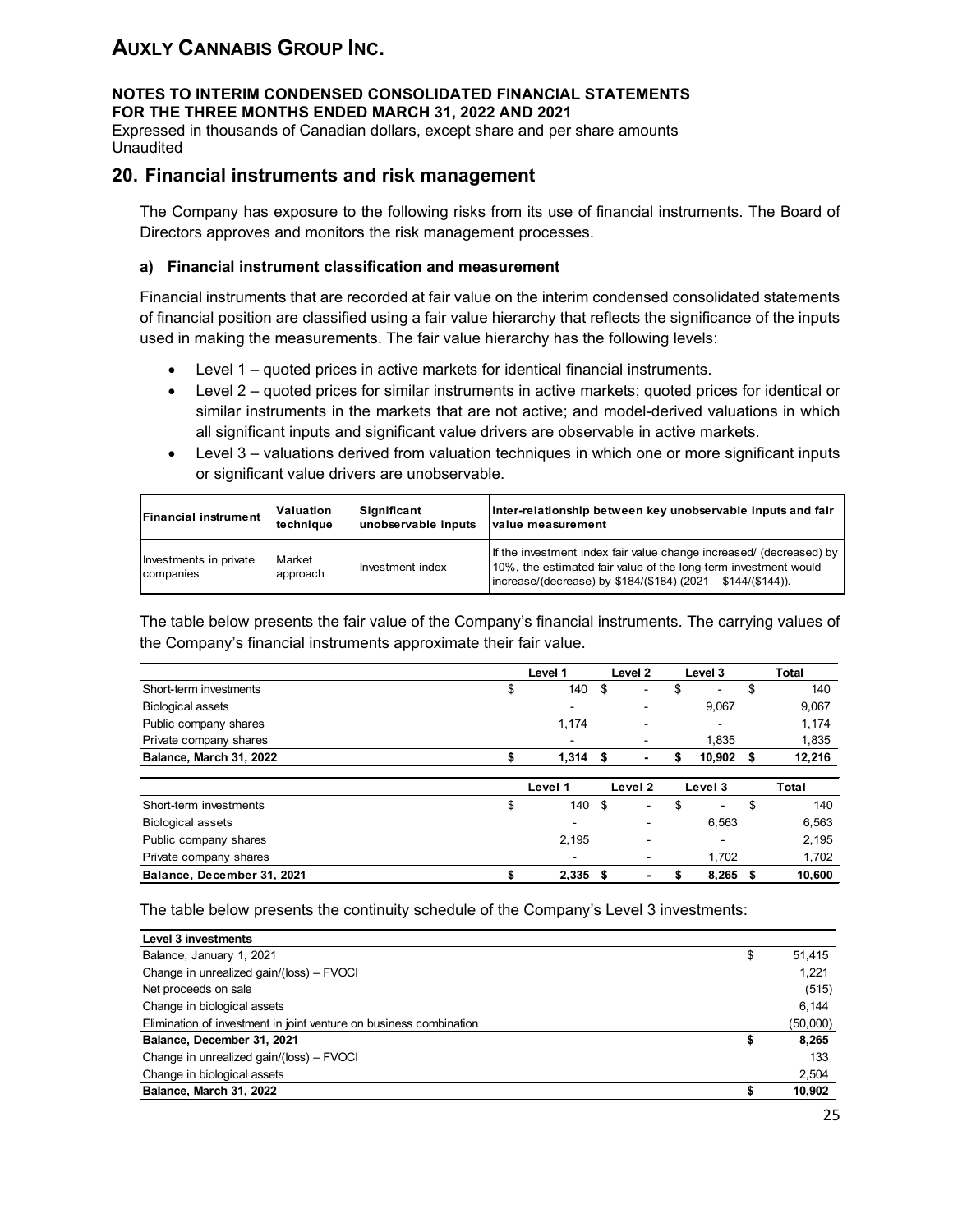#### **NOTES TO INTERIM CONDENSED CONSOLIDATED FINANCIAL STATEMENTS FOR THE THREE MONTHS ENDED MARCH 31, 2022 AND 2021**

Expressed in thousands of Canadian dollars, except share and per share amounts **Unaudited** 

### **20.Financial instruments and risk management (continued)**

#### **b) Fair values of financial assets and liabilities**

The Company's financial instruments include cash and cash equivalents, short-term investments, other receivables, long-term investments, accounts payable and accrued liabilities, loans payable and convertible debentures. As at March 31, 2022, the carrying value of cash and cash equivalents and short-term investments is measured at fair value. Accounts receivable and accounts payable and accrued liabilities, approximate their fair value due to their short-term nature. The carrying value of loans payable, promissory notes, and convertible debentures is discounted at the effective interest rate, which approximates their fair value.

#### **c) Market risk**

Market risk is the risk that changes in market prices will affect the Company's earnings or the value of its financial instruments. The objective of market risk management is to manage and control exposures within acceptable limits, while maximizing returns.

The Company is exposed to equity price risk, which arises from investments measured at FVOCI and FVTPL. For such investments classified as at FVOCI and FVTPL, the impact of a 10% increase in the share price would have increased equity by \$184 before tax (2021 – \$144). An equal change in the opposite direction would have decreased equity by \$184 before tax (2021 – \$144).

#### **d) Interest rate risk**

Interest rate risk is the risk that changes in interest rates will impact the cash flows of the Company. As all the Company's financial debt is on fixed interest rates, the impact of a change in interest rates will not impact the Company's income or cash flows during the contract term.

#### **e) Credit risk**

Credit risk is the risk of an unexpected loss if a customer or third party to a financial instrument fails to meet its contractual obligations. The financial instruments that are exposed to such risk include cash and cash equivalents, accounts receivable and other receivables.

Management has mitigated the risk by using tier 1 financial institutions for managing its cash and has established communication channels with the counterparties of the receivables for ongoing monitoring of their financial performance.

#### **f) Liquidity risk**

Liquidity risk is the risk that the Company will not be able to meet its financial obligations associated with its financial liabilities. The Company manages liquidity risk through the management of its capital structure. The Company's approach to managing liquidity is to ensure that it will have sufficient liquidity to settle obligations and liabilities when due.

### **g) Foreign exchange risk**

The financial statements are presented in Canadian dollars, which is also the Company's functional currency. Each entity within the consolidated group determines its own functional currency.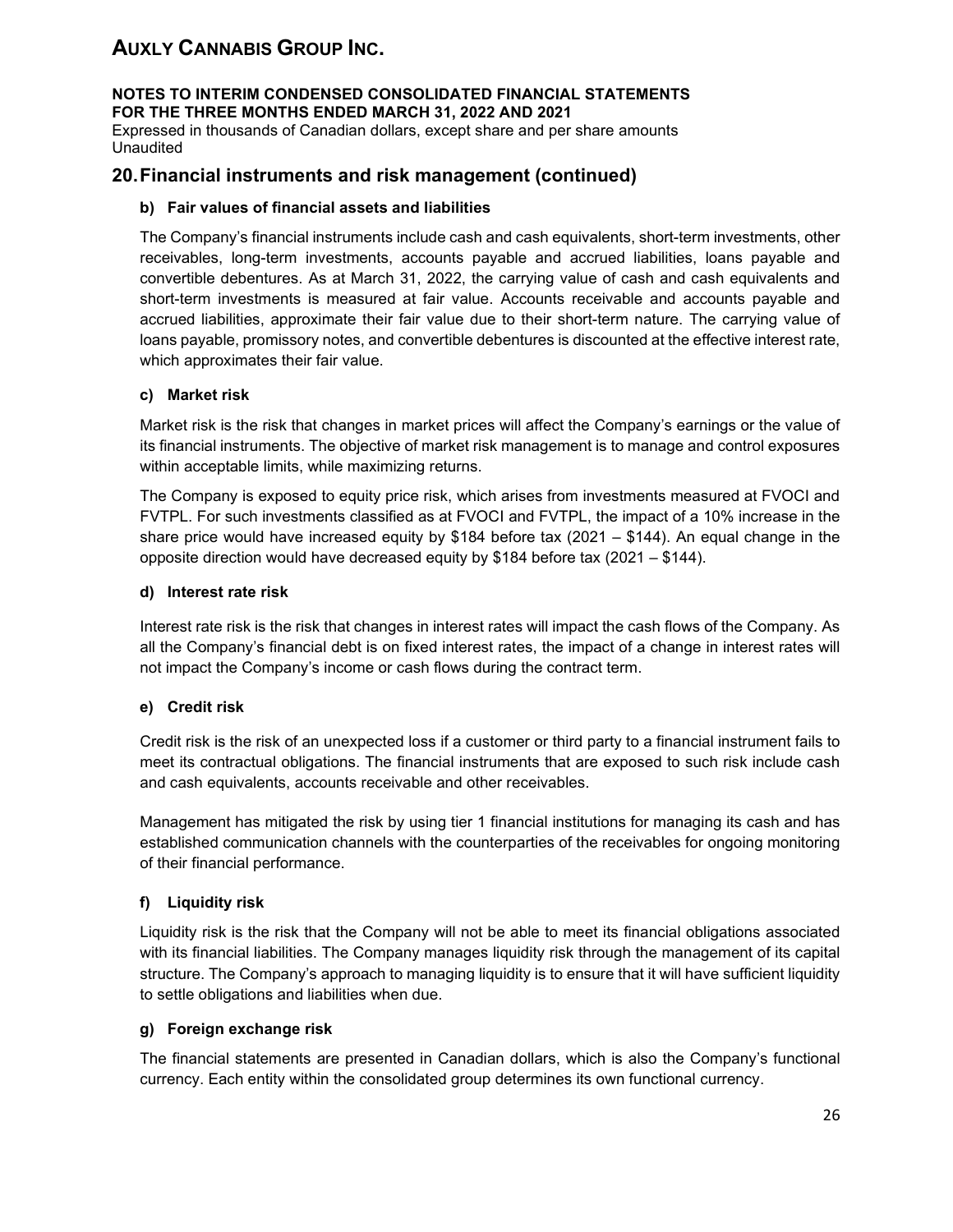**NOTES TO INTERIM CONDENSED CONSOLIDATED FINANCIAL STATEMENTS FOR THE THREE MONTHS ENDED MARCH 31, 2022 AND 2021**

Expressed in thousands of Canadian dollars, except share and per share amounts Unaudited

### **20.Financial instruments and risk management (continued)**

The Company is exposed to certain currency risks in that the value of certain financial instruments will fluctuate due to changes in foreign exchange rates. Management has mitigated the risk by holding sufficient cash in US dollars. A 10% increase/(decrease) in the exchange rate would increase/(decrease) net income by \$585/(\$585) (2021 – \$58/(58)).

## **21. Capital management**

The Company's objectives when managing capital are to safeguard its ability to continue as a going concern and to maintain a flexible capital structure that optimizes the cost of capital within a framework of acceptable risk. The Company considers its capital structure to include debt and shareholders' equity. The Company manages the capital structure and makes adjustments to it in light of changes in economic conditions and the risk characteristics of the underlying assets. The Company may issue new shares or debt, acquire or dispose of assets to maintain or adjust its capital structure.

The Company is dependent on expected business growth, changes in the business environment and capital markets as its source of operating capital. The Company is not subject to any externally imposed capital requirements. There were no changes to the Company's approach to capital management in the year.

## **22. Commitments and contingencies**

#### **Commitments**

As at March 31, 2022, Auxly has entered into certain agreements that commit the Company to future funding following a mutually agreed upon event or events. Commitments have not been described where agreements are insufficiently advanced, unlikely to progress further or amounts are indeterminable. Auxly has funding commitments as follows:

- As part of the \$62,500 in debt financing provided by a syndicate led by Bank of Montreal towards the construction of the Auxly Leamington purpose-built greenhouse facility in Leamington, Ontario, the Company has guaranteed payments to \$33,000 in the event of default;
- During the period 2022 to 2024, the Company has committed to a fixed/variable structure with Kindred Partners Inc. ("Kindred") for brokerage services, whereby Kindred will market the Company's portfolio of brands across Canada. The fixed amount of the fixed/variable structure will be \$3,600 annually;
- Annual payments of \$300 USD for five years to June 2025 to Natures Crops International for the global exclusivity rights to Ahiflower® seed oil for use in Cannabis 2.0 products;
- Payment of \$1,000 USD in 2022 to Capsugel Manufacturing, LLC, as part of a multi-year licensing arrangement with Lonza Group Ltd.;
- Payments of an aggregate of €1,971 in 2022 for cannabis equipment to expand the Company's pre-roll and dried flower capabilities;
- Annual payment of \$100 for minimum annual volume requirement with Union Gas, with agreement ending August 1, 2029; and
- Annual payment of \$73 until 2024 for guaranteed minimum purchase of bulk carbon dioxide with Air Liquide.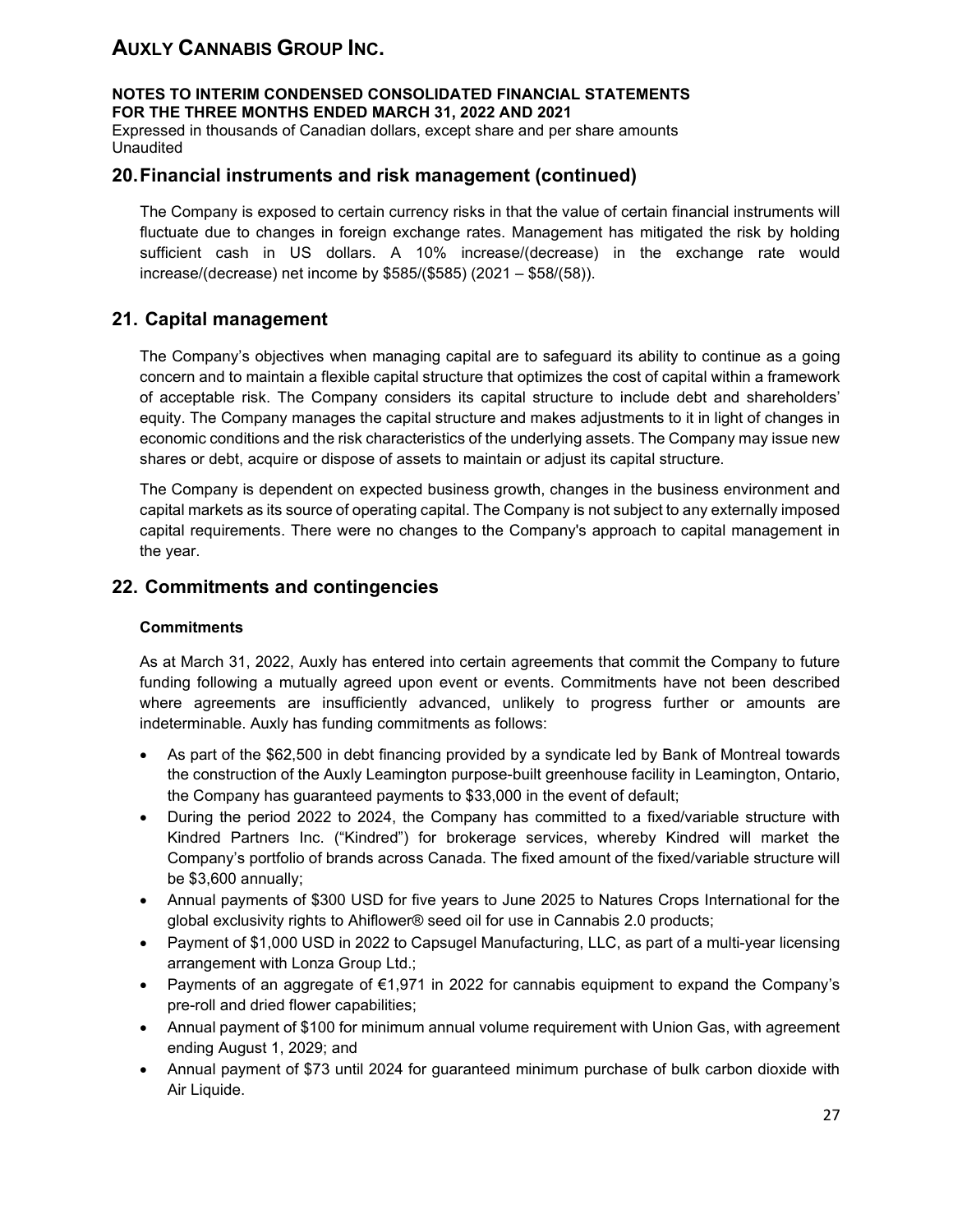#### **NOTES TO INTERIM CONDENSED CONSOLIDATED FINANCIAL STATEMENTS FOR THE THREE MONTHS ENDED MARCH 31, 2022 AND 2021**

Expressed in thousands of Canadian dollars, except share and per share amounts Unaudited

### **22. Commitments and contingencies (continued)**

Auxly has commitments in respect of long-term debt obligations and leases relating to office spaces, equipment and land, which will require payments as follows:

|                                   | Remaining   |     | Fiscal year              |             | Fiscal year Fiscal year | <b>Fiscal vear</b>       |     |                          |         |
|-----------------------------------|-------------|-----|--------------------------|-------------|-------------------------|--------------------------|-----|--------------------------|---------|
|                                   | 2022        |     | 2023                     | 2024        | 2025                    | 2026                     |     | <b>Thereafter</b>        | Total   |
| Lease obligations                 | \$<br>4.005 | \$. | 3.444                    | \$<br>2,953 | \$<br>$2.748$ \$        | 2.728                    | -\$ | 10.004                   | 25.882  |
| Loans payable obligations         | 4.337       |     | 34.282                   | 5.308       | 4.096                   | 3.850                    |     | 25.375                   | 77.248  |
| Promissory note obligations       | 1.110       |     | 3.718                    | 1.549       | ۰                       | -                        |     | $\overline{\phantom{a}}$ | 6,377   |
| Convertible debenture obligations | 11.573      |     | $\overline{\phantom{0}}$ | 147.408     | -                       | $\overline{\phantom{0}}$ |     | $\blacksquare$           | 158.981 |
| Total                             | 21.025      |     | 41.444                   | 157.218     | 6.844                   | 6.578                    |     | 35.379                   | 268,488 |

#### **Contingencies**

The Company and its subsidiaries are involved in litigation matters arising out of the ordinary course and conduct of its business. Although such matters cannot be predicted with certainty, management does not consider the Company's exposure to litigation to be material to the interim condensed consolidated financial statements.

## **23. Selling, general, and administrative expenses**

The breakdown of the Company's selling, general, and administrative expenses is as follows:

| For the three months ended:  |    | March 31, |    |       |
|------------------------------|----|-----------|----|-------|
|                              |    | 2022      |    | 2021  |
| <b>CONTINUING OPERATIONS</b> |    |           |    |       |
| Wages and benefits           | \$ | 5,659     | \$ | 4,208 |
| Office and administrative    |    | 3,579     |    | 3,048 |
| Professional fees            |    | 446       |    | 424   |
| Business development         |    | 59        |    | 8     |
| Share-based compensation     |    | 203       |    | 206   |
| Selling expenses             |    | 2,896     |    | 1,311 |
| <b>Total</b>                 |    | 12,842    |    | 9,205 |

## **24. Interest and accretion expenses**

The breakdown of the Company's interest and accretion expenses is as follows:

| For the three months ended:                                      | March 31, |    | March 31, |
|------------------------------------------------------------------|-----------|----|-----------|
|                                                                  | 2022      |    | 2021      |
| Interest expense from continuing operations                      | 5,080     | S  | 4,601     |
| Interest expense from discontinued operations                    | ۰         |    |           |
| <b>Total interest expense</b>                                    | 5.080     | \$ | 4,608     |
| Less non-cash interest on Imperial Brands convertible debentures | (1,212)   |    | (1, 212)  |
| Less non-cash accretion expense on convertible debentures        | (2, 357)  |    | (2, 974)  |
| Less non-cash interest on loans payable                          | (58)      |    |           |
| Less non-cash interest on promissory note                        | (76)      |    |           |
| <b>Total cash interest</b>                                       | 1.377     |    | 422       |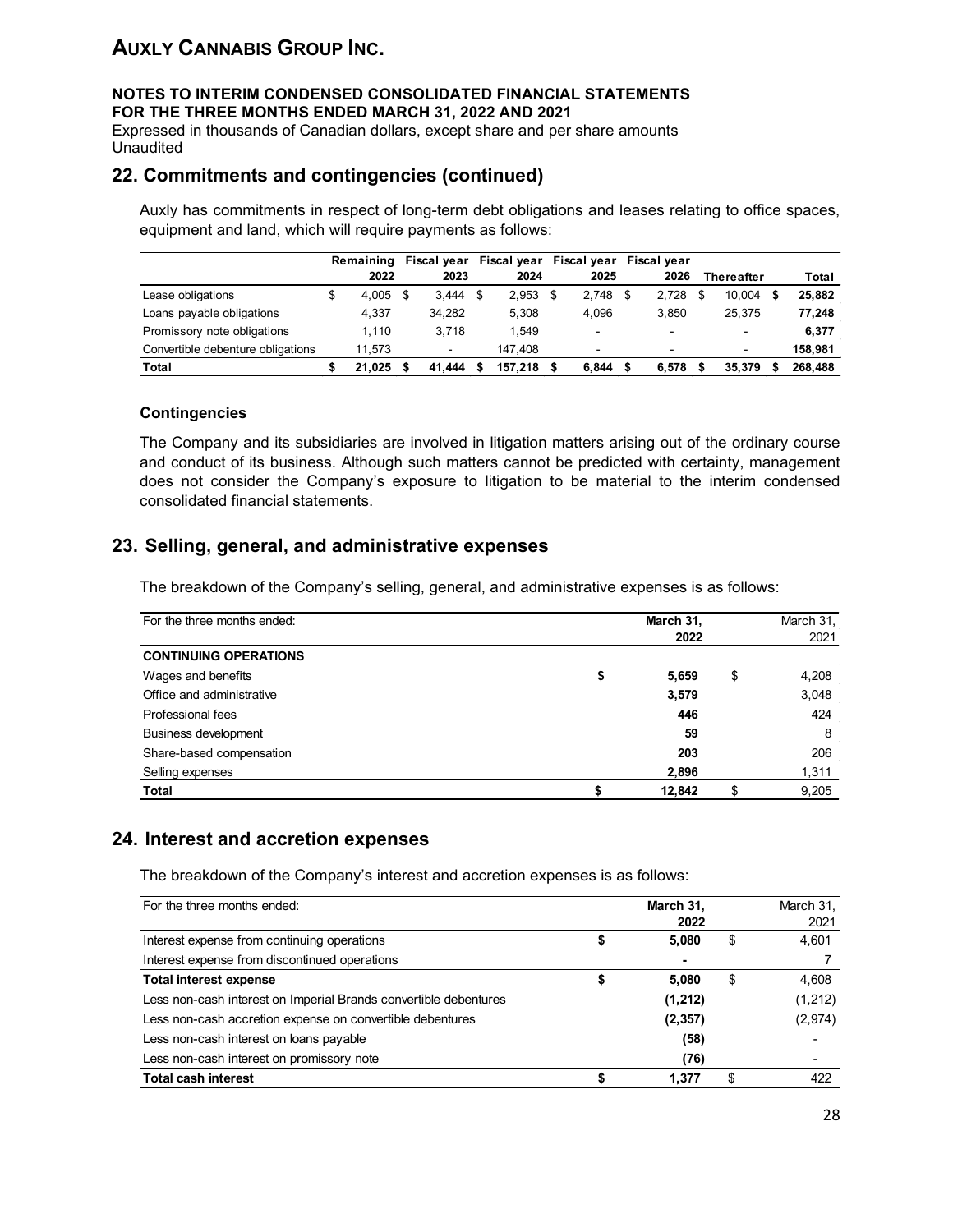#### **NOTES TO INTERIM CONDENSED CONSOLIDATED FINANCIAL STATEMENTS FOR THE THREE MONTHS ENDED MARCH 31, 2022 AND 2021**

Expressed in thousands of Canadian dollars, except share and per share amounts Unaudited

### **25.Changes in non-cash working capital**

The following table reconciles the changes in non-cash working capital as presented in these interim condensed consolidated financial statements of cash flows:

| For the three months ended:              | March 31,         | March 31, |
|------------------------------------------|-------------------|-----------|
|                                          | 2022              | 2021      |
| <b>CONTINUING OPERATIONS</b>             |                   |           |
| Accounts receivable                      | \$<br>\$<br>3,404 | 2,297     |
| Other receivables                        | (363)             | 124       |
| Prepaid expenses                         | 1,875             | (4, 114)  |
| Interest payable                         | 208               | (189)     |
| Biological assets (Note 6)               | 3,265             | 238       |
| Inventory (Note 7)                       | (5,053)           | (7,868)   |
| Accounts payable and accrued liabilities | (2,894)           | (5, 352)  |
| Deferred revenue                         | (80)              |           |
| <b>Total</b>                             | \$<br>\$<br>362   | (14, 864) |

## **26. Operating segments**

Management has determined the operating and geographic segments. The Executive Leadership Team evaluates and makes decisions on the operating performance by segment. In June 2021, the Company removed its previously reported research options operating segment, as a result of the sale of KGK.

The Company's business activities are conducted through two operating segments as follows:

*Canadian Cannabis operations* – The Company's Canadian Cannabis operations are dedicated to the cultivation and sale of cannabis products within Canada, and include subsidiaries Auxly Charlottetown Inc., Auxly Ottawa Inc., Auxly Annapolis Inc., Auxly Annapolis OG Inc., and Auxly Leamington Inc.

In February 2022, the Company ceased operations at Auxly Annapolis and Auxly Annapolis OG. As at March 31, 2022, the Company has allocated \$9,389 of assets held for sale and \$104 of liabilities held for sale, under Auxly Annapolis and Auxly Annapolis OG. Refer to Note 27 for more information.

All the Company's revenue is from the Canadian operations.

*South American Cannabis operations* – The Company's South American Cannabis operations was dedicated to the cultivation of cannabis products within South America, from Inverell S.A.

For the Company's geographically segmented non-current assets, the Company has allocated \$1,410 of assets held for sale and \$785 of liabilities held for sale, under the South American cannabis CGU. As at March 31, 2022, the South American cannabis CGU contained \$1,261 of property, plant and equipment. Refer to Note 27 for more information.